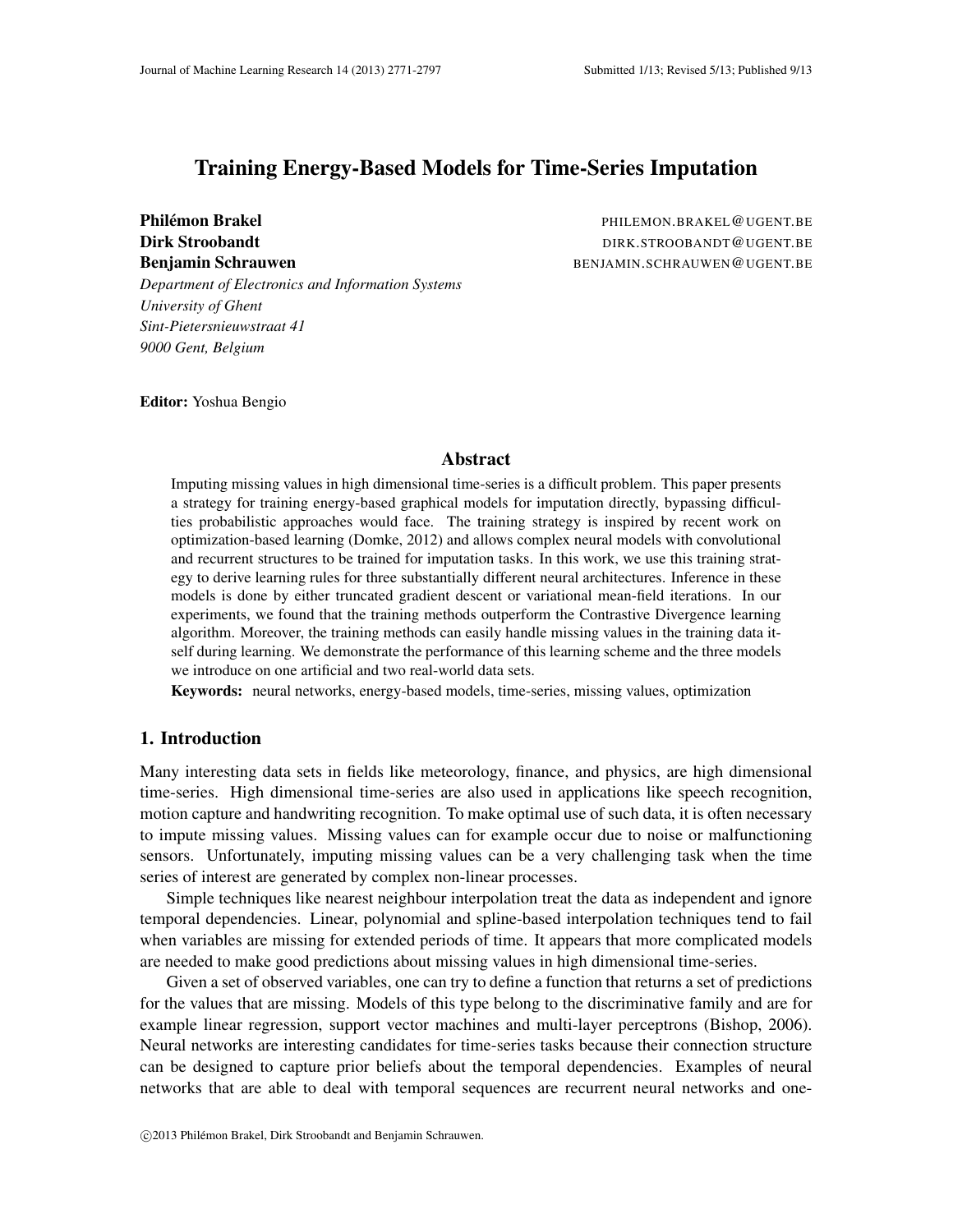dimensional convolutional neural networks (Waibel et al., 1989). However, most models of the discriminative type assume that the ordering of known and unknown variables is fixed. It is not always clear how to use them if a variable that was known for one data point has to be predicted for another and vice versa.

Nonetheless, there has been some work on training neural networks for missing value recovery in a discriminative way. Nelwamondo et al. (2007) trained autoencoder neural networks to impute missing values in non-temporal data. They used genetic algorithms to insert missing values that maximized the performance of the network. Unfortunately it is not straightforward to apply this method to high dimensional time-series as the required models would be too large for genetic algorithms to remain computationally feasible. Gupta and Lam (1996) trained neural networks for missing value imputation by using some of the input dimensions as input and the remaining ones as output. This requires many neural networks to be trained and limits the available datapoints for each network to those without any missing input dimensions. This method is especially difficult to apply to high dimensional data with many missing dimensions. Convolutional neural networks have been trained to restore images (Jain et al., 2007) in a supervised way but in that work the task was not to impute missing values but to undo the effects of a contaminating process in a way that is more similar to denoising.

At first sight, generative models appear to be a more natural approach to deal with missing values. Probabilistic graphical models (Koller and Friedman, 2009) have often been used to model time-series. Examples of probabilistic graphical models for time-series are Hidden Markov Models (HMM) and linear dynamical systems. For simple tractable models like these, conditional probabilities can be computed analytically. Unfortunately, these simple models have trouble with the long range dependencies and nonlinear structures in many of the more interesting data sets. HMMs have trouble modelling data that is the result of multiple underlying processes because only a single hidden state variable is used. The number of states that is required to model information about the past, grows exponentially as a function of the number of bits to represent. More complicated directed graphical models often suffer from the so-called *explaining away* phenomenon (Pearl, 1988).

Undirected graphical models (also known as Markov Random Fields) have been used as well but tend to be intractable. An example of an intractable model for high dimensional non-linear time series is the Conditional Restricted Boltzmann Machines (CRBMs; Taylor et al. 2007), which was used to reconstruct motion capture data.

There are some less conventional approaches to model nonlinear time series in a generative way as well. A combination of the EM algorithm and the Extended Kalman Smoother can be used to train certain classes of nonlinear dynamical systems (Ghahramani and Roweis, 1999). The difficulty with this approach is that fixed radial basis functions need to be used for approximating the nonlinearities to keep the model tractable. It is not clear how these would scale to higher dimensional state spaces where radial basis functions become exponentially less effective.

Non-parametric models like the Gaussian process latent variable model (Lawrence, 2003) have also been used to develop models for sequential tasks like synthesizing and imputing human motion capture data. A continuation of this work is the Gaussian Process Dynamical Model (Wang et al., 2008). While models of this type tend to display nice generalization properties for small data sets, their application to larger data sets is limited because of the need to invert a great number of kernel matrices that grow cubicly with the number of data points. There has been some work on improving the computational efficiency of these models by introducing sparsity (Lawrence, 2007) but parametric graphical models tend to remain more practical for larger data sets.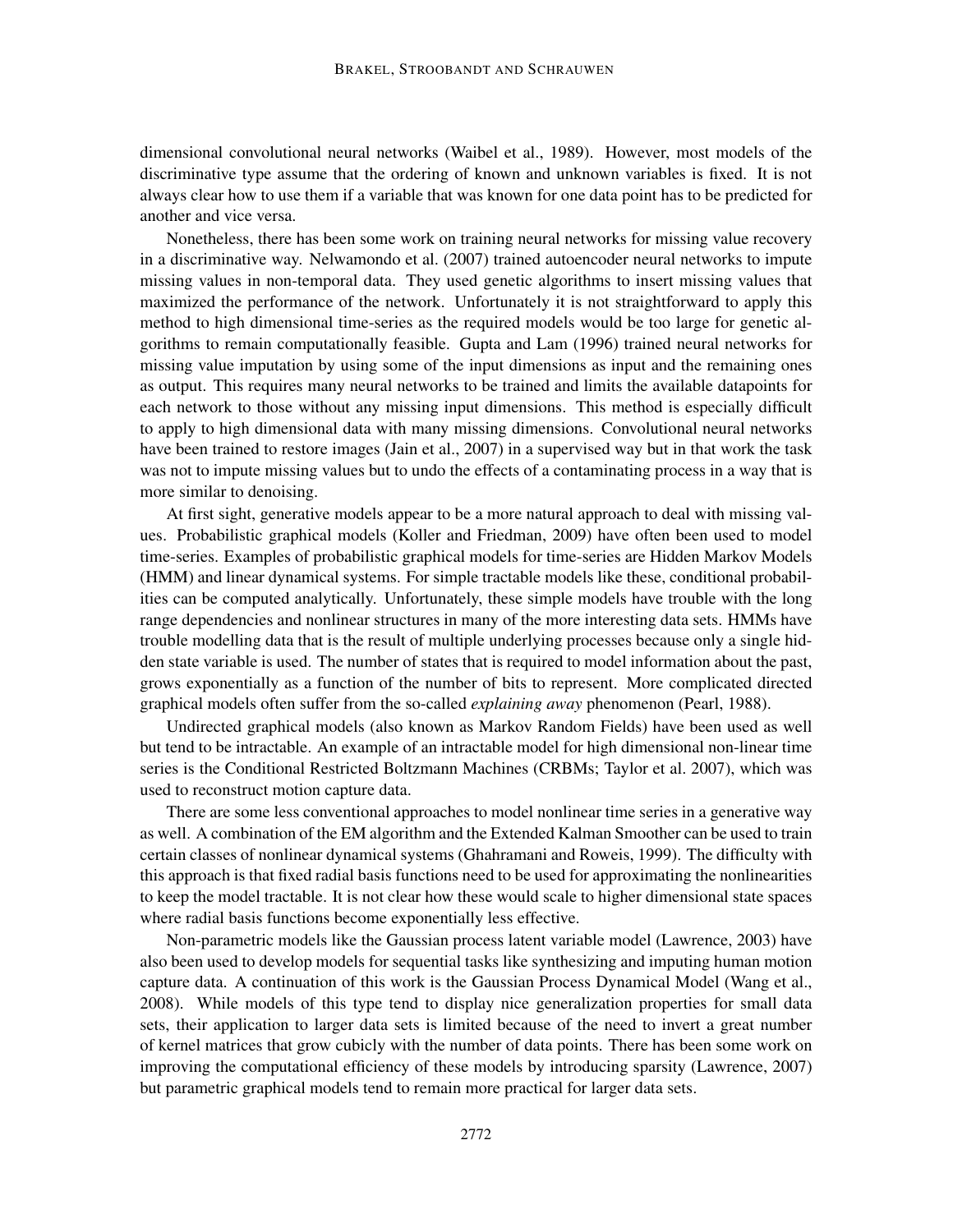We argue that while graphical models are a natural approach to time-series modelling, training them probabilistically is not always the best strategy when the goal is to use them for missing value imputation, especially if the model is intractable. The energy-based framework (LeCun and Huang, 2005; LeCun et al., 2006) permits a discriminative view of graphical models that has a couple of advantages over maximum likelihood learning, especially for a task like missing-value imputation.

• By trying to model the whole joint distribution of a data set, a large part of the flexibility of generative models is used to capture relationships that might not be necessary for the task of interest. A model might put too much effort into assigning low likelihoods to types of data that are very different to the patterns of observed values that will be encountered during the imputation task. An energy model with a deterministic inference method can make predictions that are directly optimized for the task of interest itself.

Let's for example take an image inpainting task where it is known that the corruption often occurs in the form of large gaps of neighbouring pixels that are missing. In this case, no information from neighbouring values can be used to reconstruct the missing values in the center of a gap. A generative model might have put too much emphasis on the correlations between neighbouring pixels and not be able to efficiently use non-local information. A model that has been trained discriminatively to deal with this type of data corruption would not have this problem. Its parameters have only been optimized to learn the correlations that were relevant for the task without trying to learn the entire distribution over the data.

- Since the normalization constant of many generative models is intractable, inference needs to be done with methods like sampling or variational inference. Deterministic models circumvent this problem.
- Training is intractable as well for many generative graphical models and the design of algorithms that approximate maximum likelihood learning well is still an active area of research (Hyvärinen, 2005; Tieleman, 2008; Tieleman and Hinton, 2009; Desjardins et al., 2010; Brakel et al., 2012). Some of the popular training algorithms like Contrastive Divergence only work well if it is easy to obtain samples from certain groups of the variables in the model.

There are some generative architectures that can handle sequential data with non-linear dependencies. Certain types of Dynamical Factor Graphs (Mirowski and LeCun, 2009) are still tractable when the energy function is designed in such a way that the partition function is remains constant. Another tractable non-linear dynamical system is based on a combination of a recurrent neural network and the neural autoregressive distribution estimator (Larochelle and Murray, 2011; Boulanger-Lewandowski et al., 2012). We will discuss Dynamical Factor Graphs and the generative recurrent neural network model in more detail in Section 7.1 and compare our models with a version of the latter. Overall, however, discriminative energy-based models allow for a broader class of possible models to be applied to missing value imputation while maintaining tractability.

The idea of training Markov Random Fields in a discriminative way by using a simple deterministic inference procedure is not new and has been used in image and natural language processing. In image processing, the inpainting (Bertalmío et al., 2000) or denoising (Barbu, 2009) of pictures are thoroughly studied problems. Barbu (2009) proposed Active Random Fields for denoising images. Active random fields are Fields of Experts (Roth and Black, 2005) that are trained by doing inference with a couple of iterations of gradient descent. The model parameters are optimized to make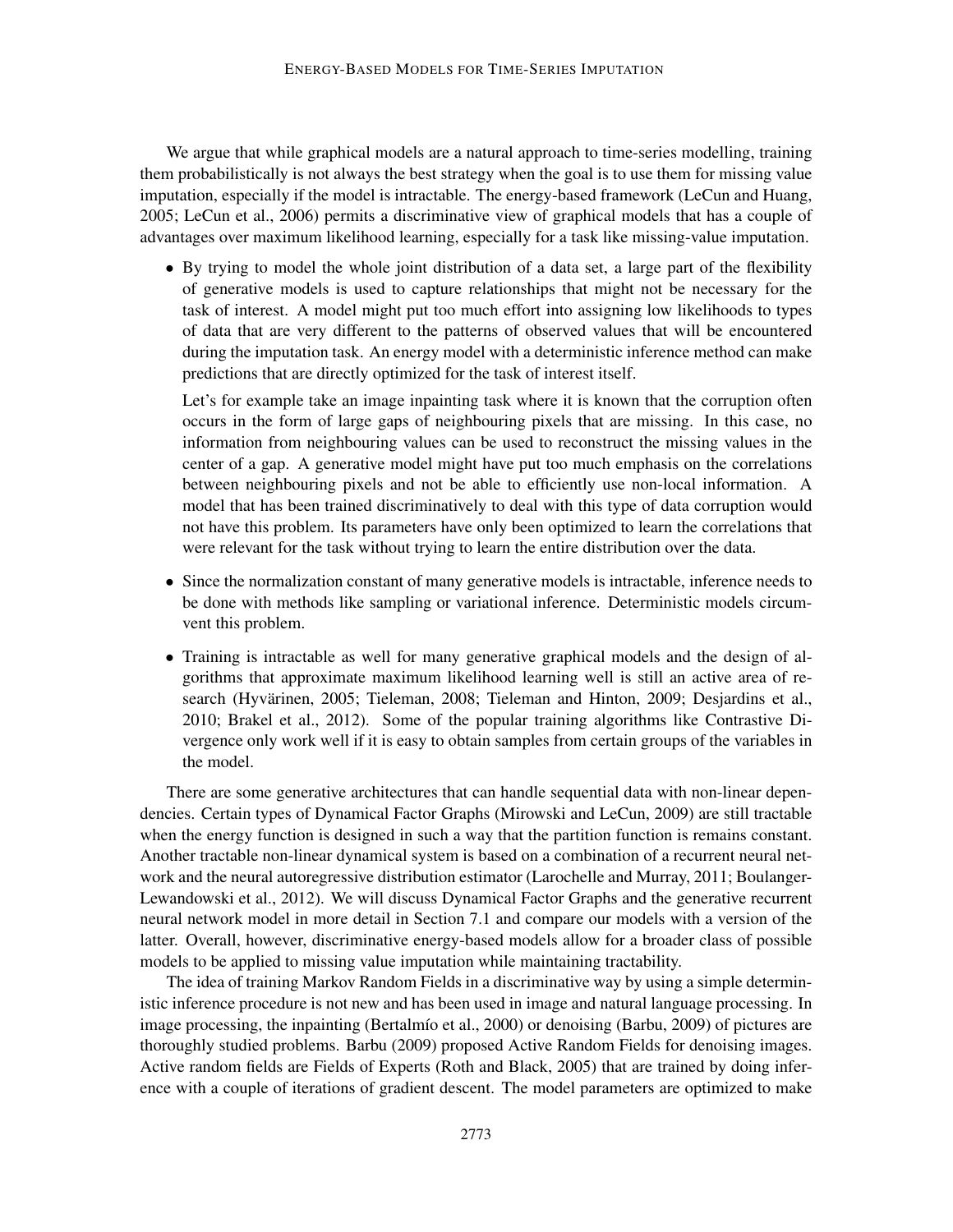the gradient descent inference procedure more efficient. In a more recent paper (Domke, 2012), this approach was extended to more advanced optimization methods like heavy ball (Polyak, 1964) and BFGS. In a similar fashion, gradients have been computed through message passing to train Conditional Random Fields more efficiently (Domke, 2011; Stoyanov et al., 2011). In this paper, we extend their approaches to models for time-series and missing value imputation. To our knowledge, models that were used for image inpainting were either trained in a probabilistic way, or to do denoising. We show that models can be trained for imputation directly and that the approach is not limited to gradient based optimization. It can also be applied to models for which inference is done using the mean-field method. Furthermore, we also show that quite complex models with recurrent dependencies, that would be very difficult to train as probabilistic models, can be learned this way.

The first model we propose is based on a convolution over the data that is coupled to a set of hidden variables. The second model is a recurrent neural network that is coupled to a set of hidden variables as well. In both of these models, inference is done with gradient descent. The third model is a Markov Random Field with distributed hidden state representations for which the inference procedure consists of mean-field iterations.

#### 1.1 Training for Missing Value Imputation

Given a sequence V, represented as a matrix of data vectors  $\{v_1,\dots,v_T\}$ , let  $\Omega$  be the set of tuples of indices  $(i, j)$  that point to elements of data vectors that have been labelled as missing. For realvalued data, a sound error function to minimize, is the sum of squared errors between the values we predicted  $\hat{V}$  and the actual values V:

$$
L = \frac{1}{2} \sum_{(i,j) \in \Omega} (\mathbf{V}_{ij} - \mathbf{\hat{V}}_{ij})^2.
$$

Note that this loss function is only defined for a single data sequence. Since  $Ω$  will be sampled from some distribution, the actual objective that is minimized during training is the expectation of the sum squared error under a distribution over the missing values as defined for *N*<sub>data</sub> sequences by

$$
O = \frac{1}{2} \sum_{n=1}^{N_{\text{data}}} \sum_{\Omega} P(\Omega) \sum_{(i,j) \in \Omega} \left( \mathbf{V}(n)_{ij} - \mathbf{\hat{V}}(n)_{ij} \right)^2.
$$
 (1)

All our models will be trained to minimize this objective.

*N*data

The selection of  $P(\Omega)$  during training is task dependent and should reflect prior knowledge about the structure of the missing values. If it is known that missing values occur over multiple adjacent time steps for example, this can be reflected in the choice of  $P(\Omega)$ . For tasks that contain missing values due to malfunctioning sensors or asynchronous sampling rates, this is pattern likely to be present. We expect that a good choice of  $P(\Omega)$  is important but that the objective is robust to  $P(\Omega)$  being somewhat imprecise.

### 1.2 Energy-Based Models and Optimization Based Learning

The models in this paper are inspired by the energy-based framework (LeCun et al., 2006). An Energy-Based Model (EBM) defines a function  $E(\cdot)$  that maps a set of observations V to an energy value. This energy value represents a measure of the 'goodness' of a configuration of the input variables. Most models for regression and classification can be seen as energy models. For a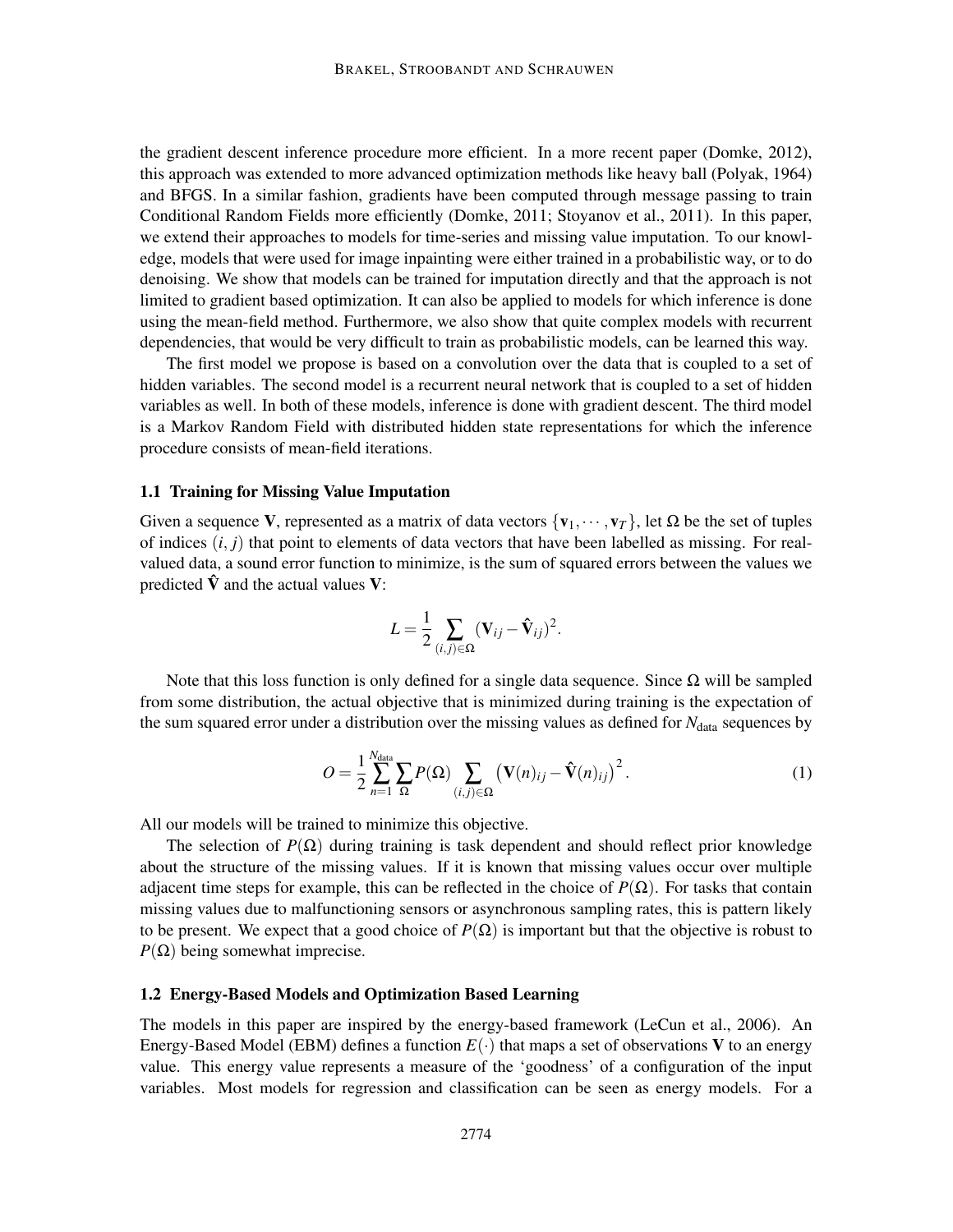classifier for example, the variables might be the pixels of an image and a binary class label. A well trained model should assign a lower energy to the image when it is combined with the correct class label than when it is combined with the incorrect one. Inference in energy-based models is done by minimizing the energy function and predictions are defined as

$$
\hat{\mathbf{V}}_{(i,j)\in\Omega} \leftarrow \underset{\mathbf{V}_{(i,j)\in\Omega}}{\arg\min} E(\mathbf{V};\theta),\tag{2}
$$

where  $\theta$  is the set of model parameters. The set  $\Omega$  contains the indices of the variables to perform the minimization over. $<sup>1</sup>$ </sup>

In many cases, one wants to solve the optimization problem in Equation 2 with respect to a large number of variables and inference is not as simple any more as in the example with the binary classifier. When the variables of interest are continuous, this optimization problem can be solved with gradient-based optimization methods (or as we will show coordinate descent) but unfortunately it can take many iterations to reach the nearest local minimum of the energy function. In this paper, we use a strategy advocated by Barbu (2009), Domke (2012) and Stoyanov et al. (2011) in which the optimization algorithm has become part of the model. The optimizer is not necessarily run until convergence and a prediction is now given by

$$
\mathbf{\hat{V}}_{(i,j)\in\Omega}\leftarrow \underset{\mathbf{V}_{(i,j)\in\Omega}}{\text{opt-alg}}\ E\big(\mathbf{V};\theta\big).
$$

To train models of this type and find good values for θ, there will be two levels of optimization involved. Firstly, inference is done by minimizing the energy function. Subsequently, gradients with respect to some loss functional are computed through the energy minimization procedure. These gradients are used to optimize the model parameters  $\theta$  with a method like stochastic gradient descent.

Note that the objective function in Equation 1 is defined in terms of the predicted missing variables. A strict adherence to the energy-based learning framework would require us to use a loss function that is only defined in terms of energy values. Common loss functions for energy-based learning are the log likelihood, the generalized perceptron rule and functions that maximize a margin between the energy values of the desired and undesired configurations of variables (LeCun and Huang, 2005). Most of those loss functions contain a contrastive term that requires one to identify some specific 'most offending' points in the energy landscape that may be difficult to find when the energy landscape is non-convex. The method we chose to use essentially circumvents this problem by transforming the loss into one for which the contrastive term is analytically tractable.

To model complex processes, it is common practice to introduce latent or 'hidden' variables that represent interactions between the observed variables. This leads to an energy function of the form  $E(V, H)$ , where H are the hidden variables, which need to be marginalized out to obtain the energy value for **V**. To discriminate between the value  $E(V, H)$  and the sometimes intractable value  $E(V)$  we will refer to the former as the energy and the latter as the *free* energy. This summation (or integration) over hidden variables can be greatly simplified by designing models such that the hidden variables are conditionally independent given an observation. A model that satisfies this independence condition is the Restricted Boltzmann Machine (RBM) (Freund and Haussler, 1994; Hinton, 2002), which is often used to build deep belief networks (Hinton et al., 2006).

<sup>1.</sup> We used  $\Omega$  again to signify the search space to clarify the role the missing values will play later on.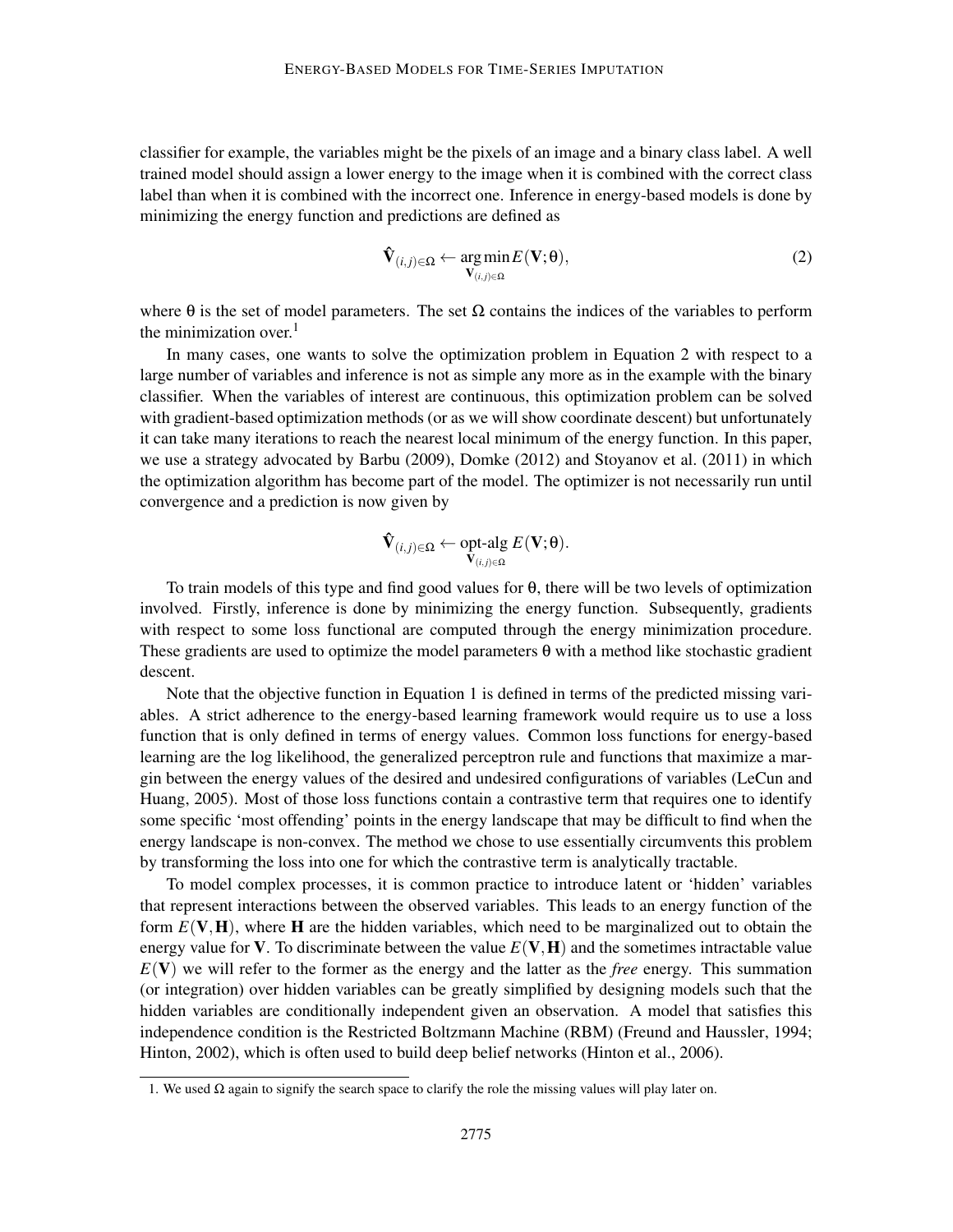The first two models we will describe have a tractable free energy function  $E(V)$  and we chose to use gradient descent to optimize it. The third model has no tractable free energy  $E(V)$  and we chose to use coordinate descent to optimize a variational bound on the free energy instead.

#### 2. The Convolutional Energy-Based Model

We will call the first model the Convolutional Energy-Based Model (CEBM). The CEBM has an energy function that is defined as a one dimensional convolution over a sequence of data combined with a quadratic term and is given by

$$
E(\mathbf{V}, \mathbf{H}) = \sum_{t=1}^{T} \left( \frac{\|\mathbf{v}_t - \mathbf{b}_v\|^2}{2\sigma^2} - \mathbf{h}_t^{\mathsf{T}} \mathbf{g}_{\text{conv}}(\mathbf{V}, t; \mathbf{W}) - \mathbf{h}_t^{\mathsf{T}} \mathbf{b}_h \right),\tag{3}
$$

where  $\mathbf{b}_\nu$  is a vector with biases for the visible units and **H** is a set of binary hidden units. The function  $\mathbf{g}_{\text{conv}}(\cdot)$  is defined by

$$
\mathbf{g}_{\text{conv}}(\mathbf{V},t;\mathbf{W})=\mathbf{W}[\mathbf{v}_{t-k}\oplus\cdots\oplus\mathbf{v}_{t}\oplus\cdots\oplus\mathbf{v}_{t+k}],
$$

for *k* < *t* < *T* −*k* and equal to zero for all other values of *t*. The matrix W contains trainable connection weights and the operator  $\oplus$  signifies concatenation. The value *k* determines the number of time frames that each hidden unit is a function of and  $\sigma$  is a parameter for the standard-deviation of the visible variables which will be assumed to be 1 in all experiments. The set of trainable parameters is given by  $\theta = \{W, b_v, b_h\}$ . This model has the same energy function as the convolutional RBM (Lee et al., 2009) and the main difference is the way training and inference are done. See Fig. 1a for a graphical representation of the convolutional architecture.

The motivation behind this energy function is similar to that of regular RBM models. While correlations between the visible units are not directly parametrized, the hidden variables allow these correlations to be modelled implicitly. When they are not observed, they introduce dependencies among the visible units. The quadratic visual bias term serves a similar role to that of the mean of a Gaussian distribution and prevents the energy function from being unbounded with respect to V.

To compute the free energy of a sequence  $V$ , we have to sum over all possible values of  $H$ . Fortunately, because the hidden units are binary and independent given the output of the function  $\mathbf{g}_{\text{conv}}(\cdot)$ , the total free energy can efficiently be calculated analytically and is given by

$$
E(\mathbf{V}) = \sum_{t}^{T} \left( \frac{\|\mathbf{v}_{t} - \mathbf{b}_{v}\|^2}{2\sigma^2} - \sum_{j} \log\left(1 + \exp(g_{\text{conv},j}(\mathbf{V}, t; \mathbf{W}) + \mathbf{b}_{h})\right) \right).
$$
 (4)

.

The index *j* points to the *j*th hidden unit. See the paper by Freund and Haussler (1994) for a derivation of the analytical sum over the hidden units in Equation 4.

The gradient of the free-energy function with respect to the function value  $g_{\text{conv }i}(\mathbf{V},t;\mathbf{W})$  is given by the negative sigmoid function:

$$
\frac{\partial E(\mathbf{V})}{\partial g_{\text{conv},j}(\mathbf{V},t;\mathbf{W})} = -\Big(1+\exp\big(g_{\text{conv},j}(\mathbf{V},t;\mathbf{W})+\mathbf{b}_h\big)\Big)^{-1}.
$$

The chain rule can be used to calculate the derivatives with respect to the input of the network. The derivative of the free energy with respect to the input variables is defined as

$$
\frac{\partial E(\mathbf{V})}{\partial \mathbf{v}_t} = \frac{\partial E(\mathbf{V})}{\partial \mathbf{g}_{conv}(\mathbf{V}, t; \mathbf{W})} \frac{\partial \mathbf{g}_{conv}(\mathbf{V}, t; \mathbf{W})}{\partial \mathbf{v}_t} + \frac{\mathbf{v}_t - \mathbf{b}_v}{\sigma^2}
$$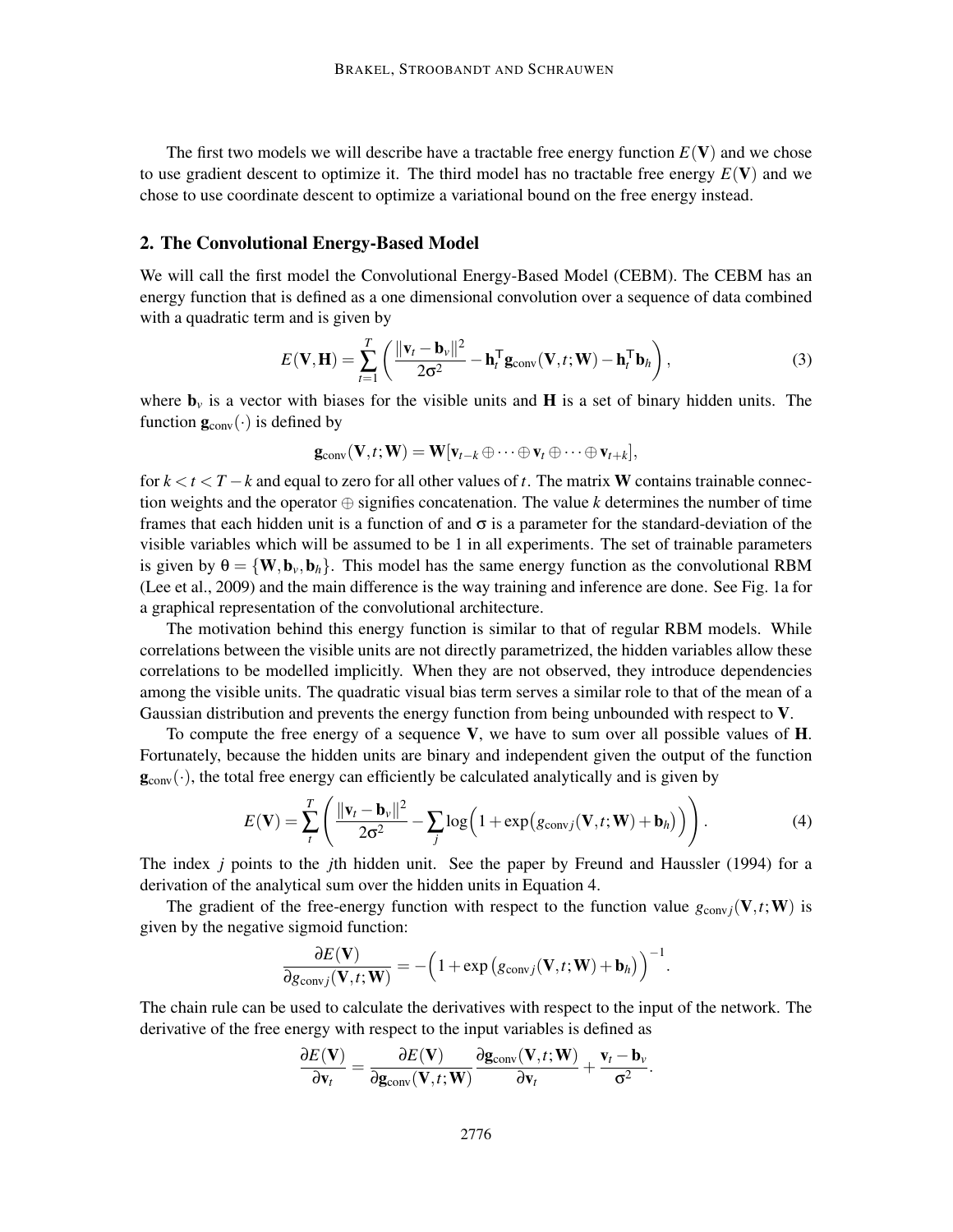

Figure 1: The two model structures that are used in this paper. The wavy circles represent the hidden units, the circles filled with dots the visible units and empty circles represent deterministic functions. The time dimension runs from the left to the right and each circle represents a layer of units.

#### 3. The Recurrent Energy-Based Model

The second model we propose in this paper is the Recurrent Energy-Based Model (REBM). In this model, the energy is based on the dynamics that the data elicit in a non-linear dynamical system. In this case the non-linear dynamical system is instantiated as a Recurrent Neural Network (RNN).

RNNs are interesting models for time-series because they can process sequences of arbitrary length. Unlike Hidden Markov Models, RNNs have hidden states that are high dimensional distributed representations of the previous input patterns.

The energy function of the REBM is again defined by Equation 3 but  $\mathbf{g}_{\text{conv}}$  is replaced by

$$
\mathbf{g}_{\text{rec}}(\mathbf{V},t;\boldsymbol{\theta}_{\text{RNN}}) = \mathbf{A}\mathbf{x}_t + \mathbf{B}\mathbf{v}_t + \mathbf{b}_r, \mathbf{x}_t = \tanh(\mathbf{C}\mathbf{x}_{t-1} + \mathbf{D}\mathbf{v}_t + \mathbf{b}_x) \quad 1 < t \leq T,
$$

where A, B, C and D are matrices with network connection parameters and  $\mathbf{b}_r$  and  $\mathbf{b}_x$  are the bias vectors of, respectively, the output variables and the hidden state variables X. The total set of trainable parameters for this model is given by  $\theta = {\bf{b}}_h$   $\cup \theta_{RNN}$  with  $\theta_{RNN} = {\bf{A}}, {\bf{B}}, {\bf{C}}, {\bf{D}}, {\bf{b}}_r, {\bf{b}}_x$ . See Fig. 1b for a graphical representation of the recurrent architecture.

In most situations, predictions by an RNN only depend on the previous input patterns. For the REBM however, the energy function depends on the full input sequence. This allows predictions to be based on future observations as well.

This model is similar to the Recurrent Temporal Restricted Boltzmann Machine (Sutskever et al., 2008) but in our model the units that define the energy are in a separate layer and the visible variables are not independent given the hidden variables. It is also similar to the Recurrent Neural Network Restricted Boltzmann Machine (Boulanger-Lewandowski et al., 2012) that will be used as a baseline in our experiments.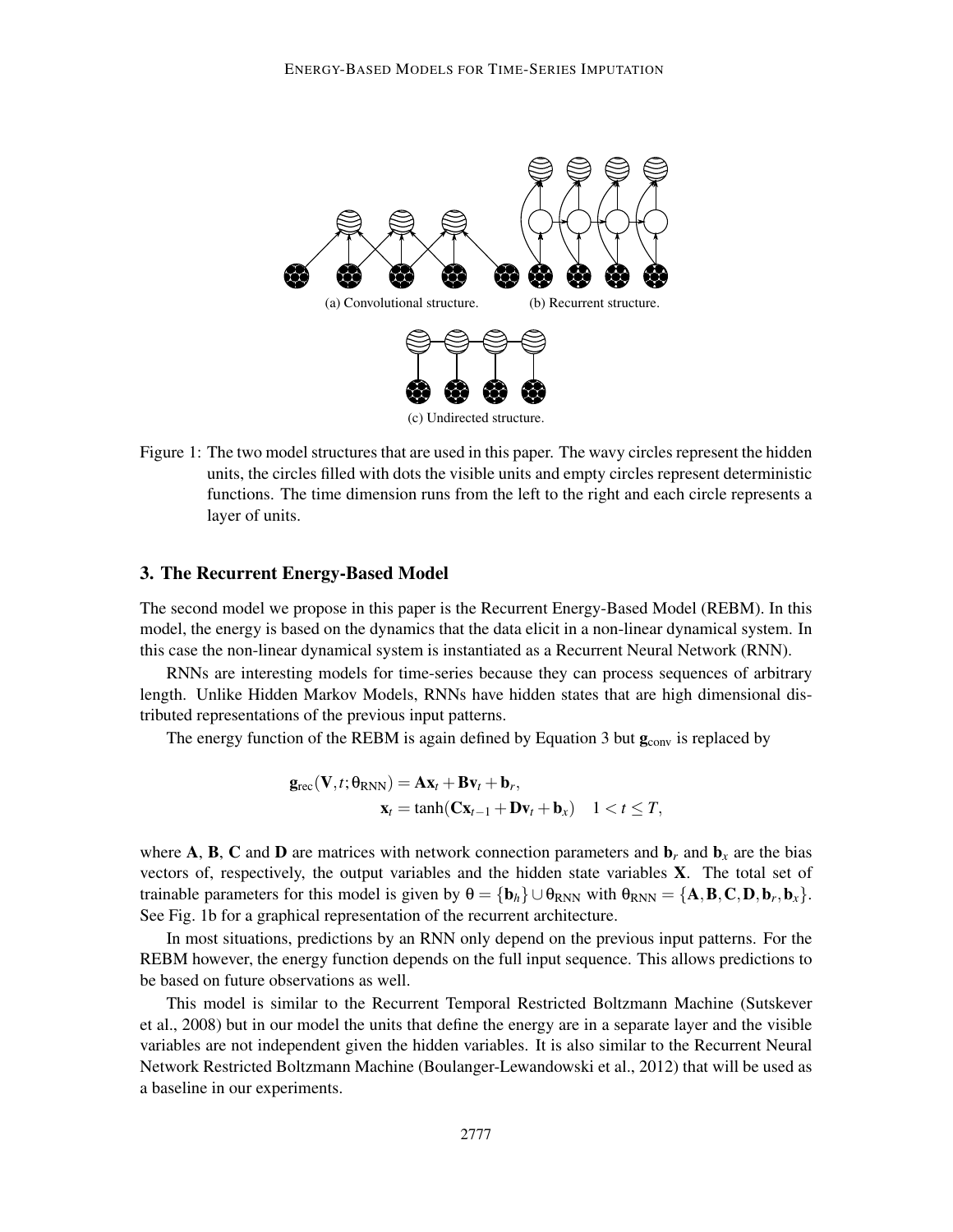### 4. The Discriminative Temporal Boltzmann Machine

The third model is inspired by the work on Deep Boltzmann Machines (Salakhutdinov and Hinton, 2009) and variational inference. In this model, the hidden units are connected over time in a way that is similar to an undirected version of the factorial Hidden Markov Model (Ghahramani and Jordan, 1997). Unlike the factorial Hidden Markov Model however, the hidden variables are not just connected in temporal chains that would be independent given the input (note that this statement is only true for undirected graphs). In this model, every hidden unit at a certain time step *t* is connected to every hidden unit at time  $t + 1$  and time  $t - 1$ . This allows the model to use distributed representations that are highly interconnected. The hidden units are again binary and take values from  $\{-1,1\}$ . The energy of the model is defined by the following equation:

$$
E(\mathbf{V}, \mathbf{H}) = \sum_{t=1}^{T} \left( \frac{\|\mathbf{v}_t - \mathbf{b}_v\|^2}{2\sigma^2} - \mathbf{h}_{t-1}^{\mathsf{T}} \mathbf{W} \mathbf{h}_t - \mathbf{h}_t^{\mathsf{T}} \mathbf{A} \mathbf{v}_t - \mathbf{h}_t^{\mathsf{T}} \mathbf{b}_h \right),
$$

where  $h_0$  is defined to be 0. Note that this energy function is very similar to Equation 3, but the convolution has been replaced with a matrix multiplication and there is an additional term that parametrizes correlations between hidden units at adjacent time steps. The structure of the model is shown in Fig. 1c. This model can also be seen as a Deep Boltzmann Machine in which every layer is connected to a different time step of the input sequence. Because this model has the structure of a Boltzmann Machine time-series model and will be trained in a discriminative way, we will refer to the model as the Discriminative Temporal Boltzmann Machine (DTBM). This model is very similar to the one proposed in Williams and Hinton (1991) for discrete data but the way in which we will train it is very different.

#### 4.1 Inference

Since the hidden units of the DTBM are not independent from each other, we are not able to use the free energy formulation from Equation 4. Even when values of the visible units are all known, inference for the hidden units is still intractable. For this reason, we use variational mean-field to minimize the free energy. Compared to other approximate inference algorithms like loopy belief propagation, variational mean-field is relatively computationally efficient as the number of messages to compute is equal to the number of variables rather than their pairwise interactions. In the DTBM the number of pairwise interactions is very large compared to the actual number of variables.

The mean-field approximation can be motivated with ideas from variational inference. In the variational inference framework, inference is cast as an optimization problem (Wainwright and Jordan, 2008). Approximations can now be constructed by relaxing the optimization problem in some way. In the mean-field approach, the optimization is simplified by limiting the set of functions that are used to approximate the function of interest. For probabilistic models, this often means that a simple, tractable, distribution is optimized to be as close as possible to the more complicated, intractable distribution. This is done by optimizing a lower bound on the log likelihood. Optimizing this bound is equivalent to minimization of the Kullback-Leibler divergence between the approximating and target distributions. The simplest way of selecting an approximating distribution, is by dropping all dependencies between the variables. In other words, the approximating distribution takes the form of a product of one-dimensional distributions. This is commonly referred to as *naive mean-field*.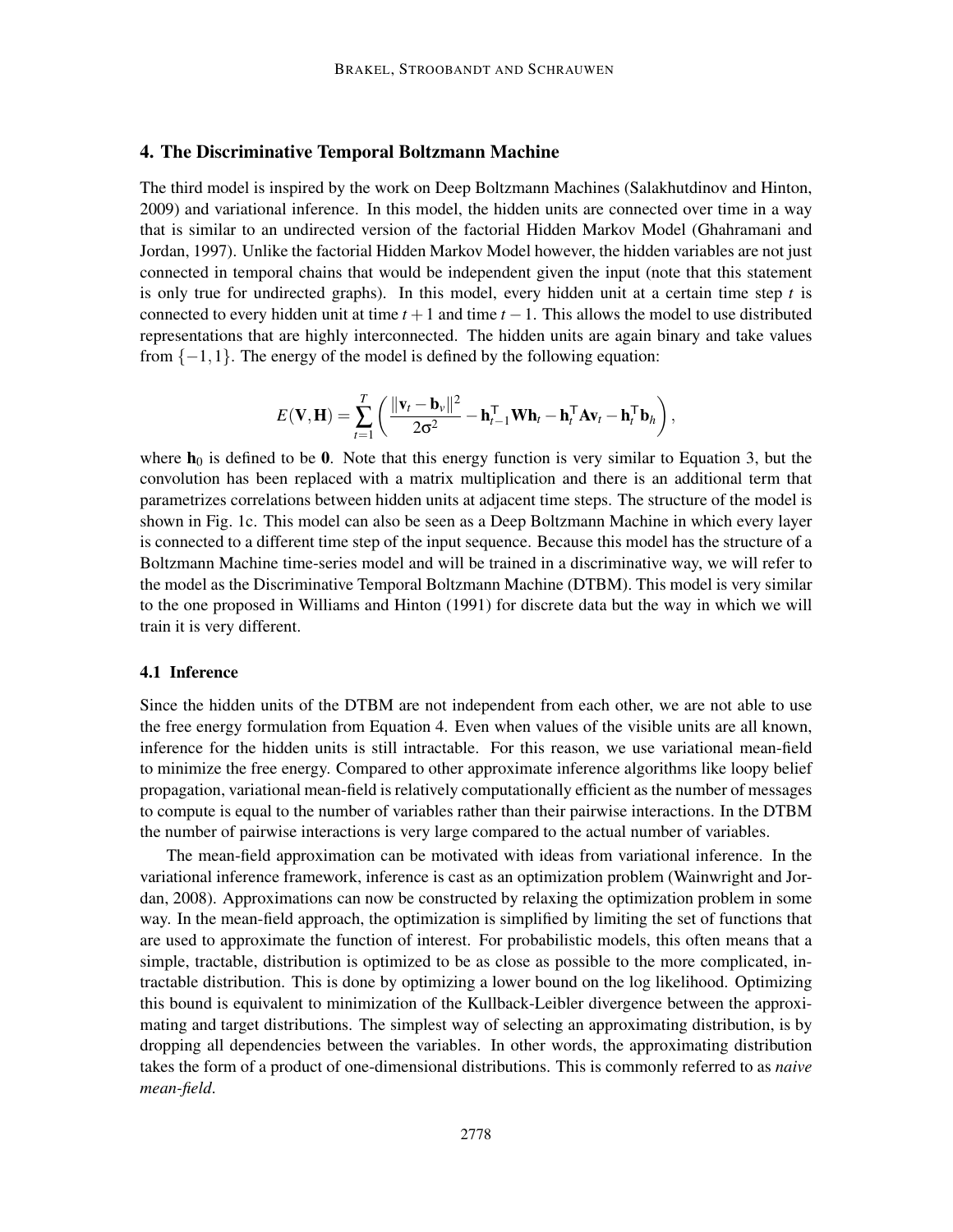In the original training procedure for the Deep Boltzmann Machine (Salakhutdinov and Hinton, 2009), the free energy is replaced by a variational lower-bound on the log likelihood. Given a set of known variables x and a set of unknown variables y, this bound can be written as

$$
\ln p(\mathbf{x}) \ge \sum_{\mathbf{y}} q(\mathbf{y}|\mathbf{x}; \mathbf{u}) \ln p(\mathbf{x}, \mathbf{y}) + \mathcal{H}(q),
$$

where  $q(\cdot)$  is an approximating distribution with parameters **u** and  $\mathcal{H}(\cdot)$  is the entropy functional.

If the approximating distribution is chosen to be a fully factorized Bernoulli distribution of the form  $\prod_{t=1}^T \prod_{j=1}^{N_h} q(h_{jt} | u_{jt})$ , with  $q(h_{jt} = 1 | u_{jt}) = \frac{1}{2}(u_{jt} + 1)$ ,  $q(h_{jt} = -1 | u_{jt}) = \frac{1}{2}(1 - u_{jt})$  and  $N_h$ the number of hidden units, a simple algorithm can be derived that optimizes the set  $\mathbf{U} \in (0,1)^{N_h \times T}$ of variational parameters to maximize the bound. While the Deep Boltzmann Machine is originally trained by approximating the free energy component of the gradient with the variational method and the term of the gradient that comes from the partition function with sampling methods, we will only use the variational optimization as our inference algorithm.

Because the distribution will now also be defined over some of the visible units that have been labelled as missing, the variational distribution is augmented with the appropriate number of onedimensional Gaussian distributions of unit variance of the form  $q(v|\hat{u}) = \mathcal{N}(v|\hat{u}, 1)$ . The lower bound now has the following form:

$$
\ln p(\mathbf{V}_{\setminus\Omega}) \geq \mathcal{B}(\mathbf{\bar{U}}) = \sum_{t=1}^{T} \left( -\frac{\|\mathbf{v}_t - \mathbf{b}_v\|_{\setminus\Omega}^2}{2\sigma^2} + \mathbf{u}_{t-1}^\top \mathbf{W} \mathbf{u}_t + \mathbf{u}_t^\top \mathbf{b}_h \right. \\ \left. - \frac{\|\hat{\mathbf{u}}_t - \mathbf{b}_v\|_{\Omega}^2}{2\sigma^2} + \sum_{k,i\in\Omega} A_{ki} u_{ki} \hat{u}_{it} + \sum_{k,i\in\Omega} A_{ki} u_{kt} v_{it} \right. \\ \left. - \sum_{j=1}^{N_h} \left( \frac{u_{jt} + 1}{2} \ln \frac{u_{jt} + 1}{2} + \frac{1 - u_{jt}}{2} \ln \frac{1 - u_{jt}}{2} \right) \right) + \frac{1}{2} N_{\hat{u}} \ln(2\pi e \sigma^2) - \ln Z(\theta),
$$

where  $\Omega$  is the set of indices that point to the variables that have been labelled as missing,  $N_{\hat{u}}$  is the number of Gaussian variables to predict (i.e., the number of missing values) and  $\bar{U}$  is the set of all mean field parameters  $U\cup \hat{U}$ . Note that an upper bound on the free energy is now defined as

$$
E(\mathbf{V}_{\setminus\Omega})\leq -\mathcal{B}(\bar{\mathbf{U}})-\ln Z(\theta).
$$

Optimizing this bound will lead to values of the variational parameters that approach a mode of the distribution in a similar way that a minimization of the free energy by means of gradient descent will. Setting the gradient of this bound with respect to the mean-field parameters to zero, leads to the following update equations:

$$
\mathbf{u}_t \leftarrow \tanh(\mathbf{W}^{\mathsf{T}} \mathbf{u}_{t+1} + \mathbf{W} \mathbf{u}_{t-1} + \mathbf{b}_h + \mathbf{A} \hat{\mathbf{u}}_t), \tag{5}
$$

$$
\hat{\mathbf{u}}_t \leftarrow \mathbf{b}_v + \mathbf{A}^\mathsf{T} \mathbf{u}_t. \tag{6}
$$

Note that only the variables  $\hat{u}$  that correspond to missing values get updated.

Ideally, the variational parameters for the hidden units should be updated in an alternating fashion. The odd units will be mutually independent given the visible variables and the even hidden variables and vice versa. Results about coordinate descent (Bertsekas, 1999) show that the algorithm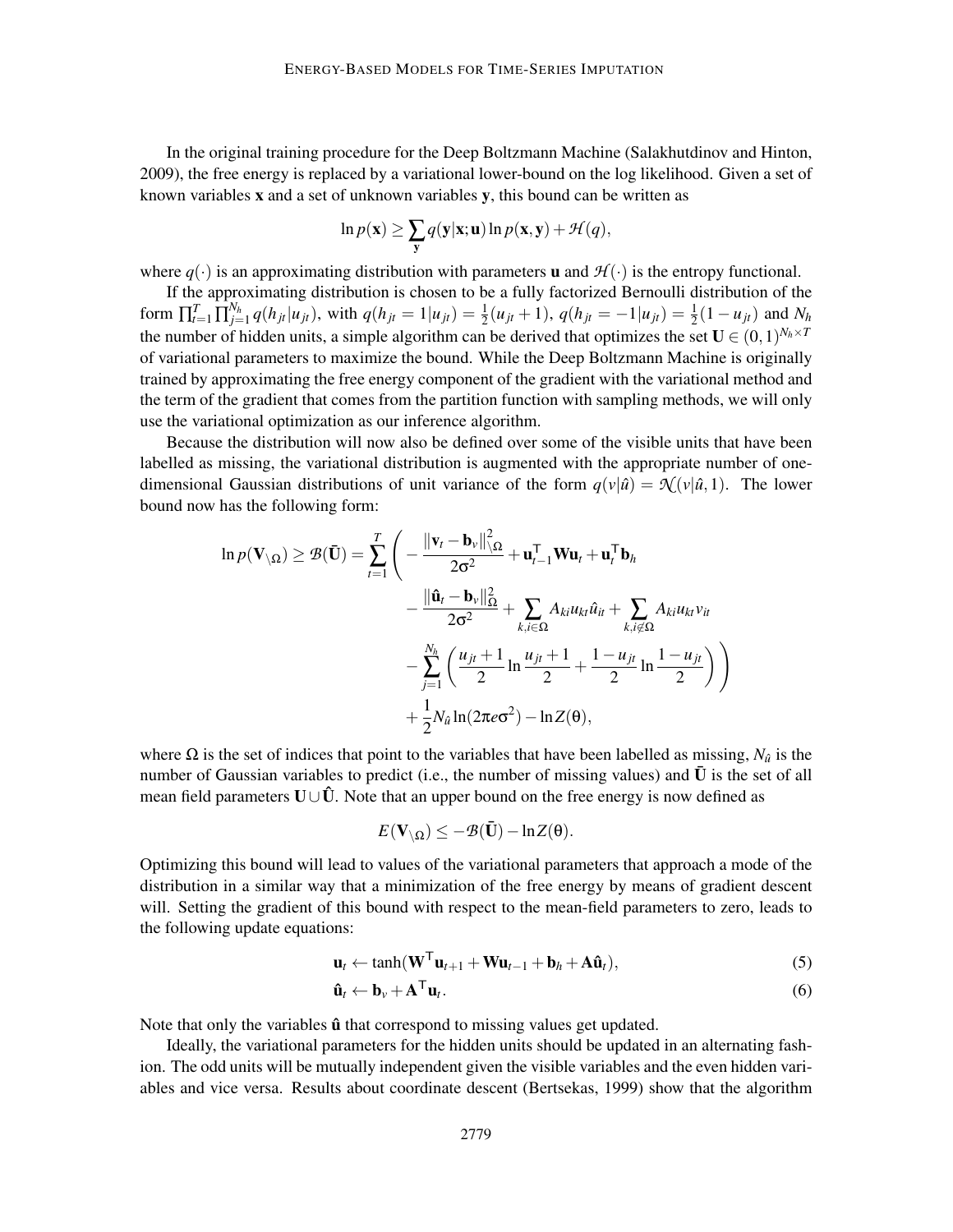is guaranteed to converge to a local minimum of the free energy surface because every individual update achieves the unique minimum for that update and the updates are linearly independent.

The model will be trained to make the variational inference updates more efficient for imputation. The naive mean-field iterations will approach a local mode of the distribution and the values of the parameters  $\hat{u}$  can be directly interpreted as predictions. Note that Salakhutdinov and Larochelle (2010) proposed a method that hints in this direction by training a separate model to initialize the mean-field algorithm as well as possible.

#### 5. Computing Loss Gradients

To train the models above, it is necessary to compute the gradient of the loss function with respect to the parameters. The loss gradients of both the models that use gradient descent inference can be computed in a similar way. For these models, only the gradient of the energy is different. Since the DTBM uses a different inference procedure, we describe the computation of its loss gradient in a separate subsection.

### 5.1 Backpropagation Through Gradient Descent

To train the models that use gradient descent inference (i.e., the convolutional and recurrent models), we backpropagated loss gradients through the gradient descent steps like in Domke (2011). Given an input pattern and a set of indices that point to the missing values, a prediction was first obtained by doing *K* steps of gradient descent with step size  $\lambda$  on the free energy. Subsequently, the gradient of the mean squared error loss *L* with respect to the parameters was computed by propagating errors back through the gradient descent steps in holder variables  $\bar{V}$  and  $\bar{\theta}$  that in the end contained the gradient of the error with respect to the input variables and the parameters of the models (we use  $\theta$ as a place holder for both the biases and weights of the models). Note that this procedure is similar to the backpropagation through time procedure for recurrent neural networks. The gradient with respect to the parameters was used to train the models with stochastic gradient descent. Hence, the models were trained to improve the predictions that the optimization procedure came up with directly.

Backpropagation is an application of the chain rule to propagate the error gradient back to the parameters of interest by multiplication of a series of derivatives. A single gradient descent inference step over the input variables is given by

$$
\hat{\mathbf{V}}^{k+1} \leftarrow \hat{\mathbf{V}}^k - \lambda \nabla_{\mathbf{V}} E(\hat{\mathbf{V}}^k; \boldsymbol{\theta}).\tag{7}
$$

By application of the chain rule, the gradient of the loss with respect to the parameters  $\theta$  is given by

$$
\frac{\partial L}{\partial \theta} = \sum_{k=1}^{K} \frac{\partial L}{\partial \hat{\mathbf{V}}^k} \frac{\partial \hat{\mathbf{V}}^k}{\partial \theta}.
$$
 (8)

Assuming a value of *k* that is smaller than  $K-1$  the gradient of the loss with respect to one of the intermediate states of the variables  $\hat{\mathbf{V}}^k$  is given by

$$
\frac{\partial L}{\partial \hat{\mathbf{V}}^k} = \frac{\partial L}{\partial \hat{\mathbf{V}}^K} \frac{\partial \hat{\mathbf{V}}^K}{\partial \hat{\mathbf{V}}^{K-1}} \cdots \frac{\partial \hat{\mathbf{V}}^{k+1}}{\partial \hat{\mathbf{V}}^k}.
$$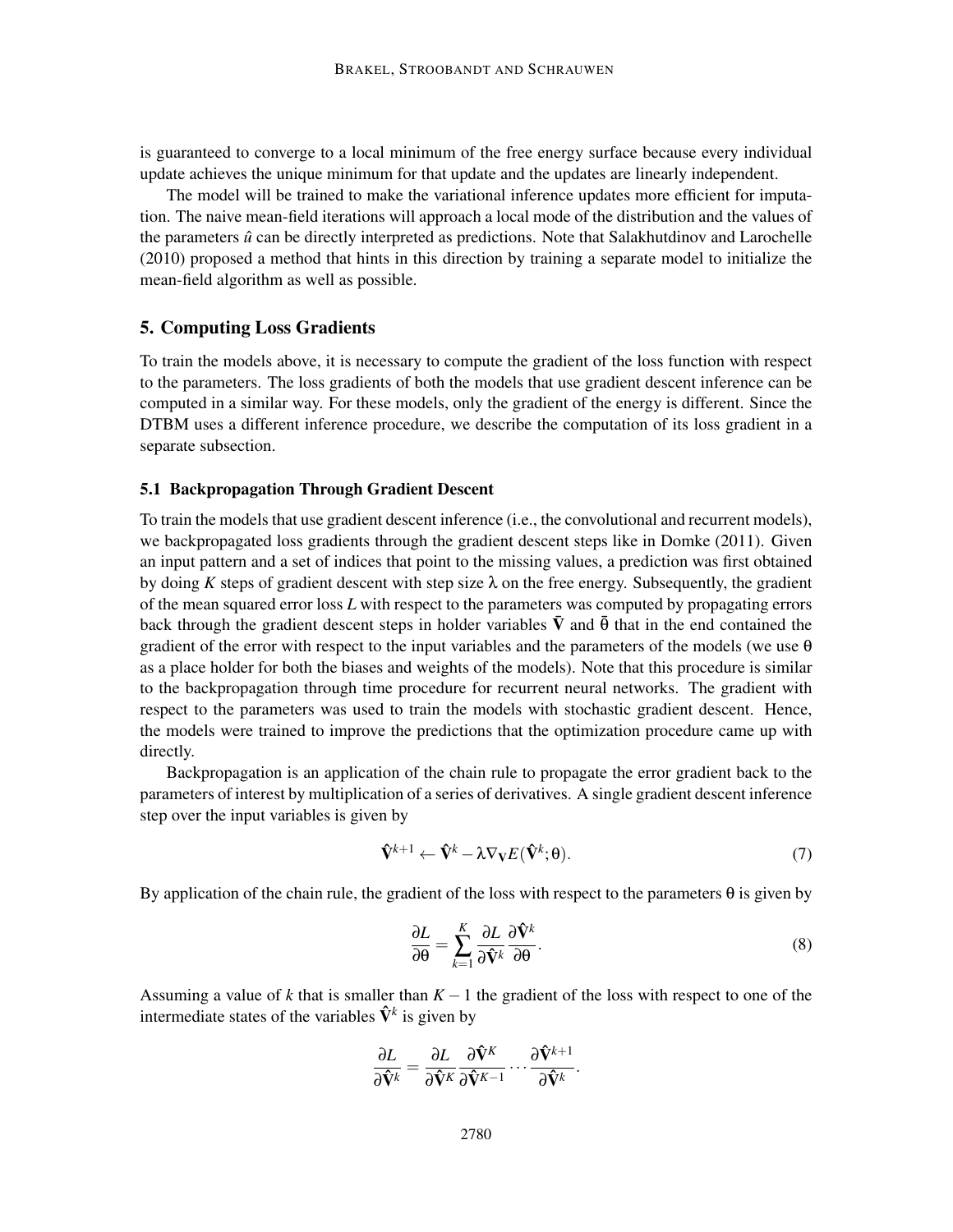To propagate errors back we need to know  $\partial \hat{V}^{k+1}/\partial \hat{V}^{k}$ . Differentiating Equation 7 with respect to V gives

$$
\frac{\partial \hat{\mathbf{V}}^{k+1}}{\partial \hat{\mathbf{V}}^k} = \mathbf{I} - \lambda \frac{\partial^2 E(\hat{\mathbf{V}}^k; \boldsymbol{\theta})}{\partial \mathbf{V} \partial \mathbf{V}^{\mathsf{T}}}.
$$

Similarly, to complete the computation in Equation 8, we also need to know  $\frac{\partial \hat{V}^{k+1}}{\partial \theta}$  to propagate the errors back to the model parameters. This partial derivative is given by

$$
\frac{\partial \hat{\mathbf{V}}^{k+1}}{\partial \theta} = -\lambda \frac{\partial^2 E(\hat{\mathbf{V}}^k; \theta)}{\partial \theta \partial \mathbf{V}^{\mathsf{T}}}.
$$

Since we are using gradients of gradients, we need to compute second order derivatives. Both of these second order derivatives are matrices that contain a very large number of values but fortunately there are methods to compute their product with an arbitrary vector efficiently (Domke, 2012; Pearlmutter, 1994). It is never required to explicitly store these values.

One way to compute the product of the second order derivative with a vector is by finite differences using

$$
\frac{d\mathbf{f}}{dy^{\mathsf{T}}} \mathbf{v} \approx \frac{1}{2\epsilon} \left( \mathbf{f}(\mathbf{y} + \epsilon \mathbf{v}) - \mathbf{f}(\mathbf{y} - \epsilon \mathbf{v}) \right).
$$

The error of this approximation is  $O(\varepsilon^2)$ . Another way to compute these values is by means of automated differentiation or the *R* operator (Pearlmutter, 1994). In software for automated differentiation like Theano (Bergstra et al., 2010), the required products can be computed relatively efficiently by taking the inner product of the gradient of the energy with respect to the input and the vector to obtain a new cost value. The automated differentiation software can now be used to differentiate this new function again with respect to the input and the parameters.

We found that, even when applied recursively for three steps in single precision, the finite differences approximation was very accurate. For the CEBM, the mean squared difference between the finite differences based loss gradients and the exact gradients was of order  $10^{-3}$ , while the variance of the gradients was of order  $10^2$ . In preliminary experiments, we didn't see any effect of the approximation on the actual performance for this model.

Since the finite difference approximation was generally faster than the exact computation of the second order derivatives, we used it for most of the required quantities. For the REBM we used finite differences with  $\epsilon = 10^{-7}$  in double precision. For the CEBM we found that automatic differentiation for the second order derivative with respect to the parameters was faster so for this quantity we used this method instead of finite differences. The CEBM computations were done on a GPU so we had to use single precision with  $\varepsilon = 10^{-4}$ .

See Algorithm 1 for more details about the backpropagation through gradient descent procedure. In the algorithm we omitted that all references to the data only concern the missing values to avoid overly complicated notation.

### 5.2 Backpropagation Through Mean-Field

Computing error gradients for the mean-field based model is possible by backpropagating errors through the mean-field updates. Intuitively, this model can be seen as a bi-directional recurrent neural network with tied weights. The derivatives of the update Equations 5 and 6 are easy to compute using the derivatives of the hyperbolic tangent function and linear operations:

$$
\frac{\partial \tanh(\mathbf{Wz})}{\partial \mathbf{z}} = \mathbf{W}^{\mathsf{T}} (1-\tanh(\mathbf{Wz})^2).
$$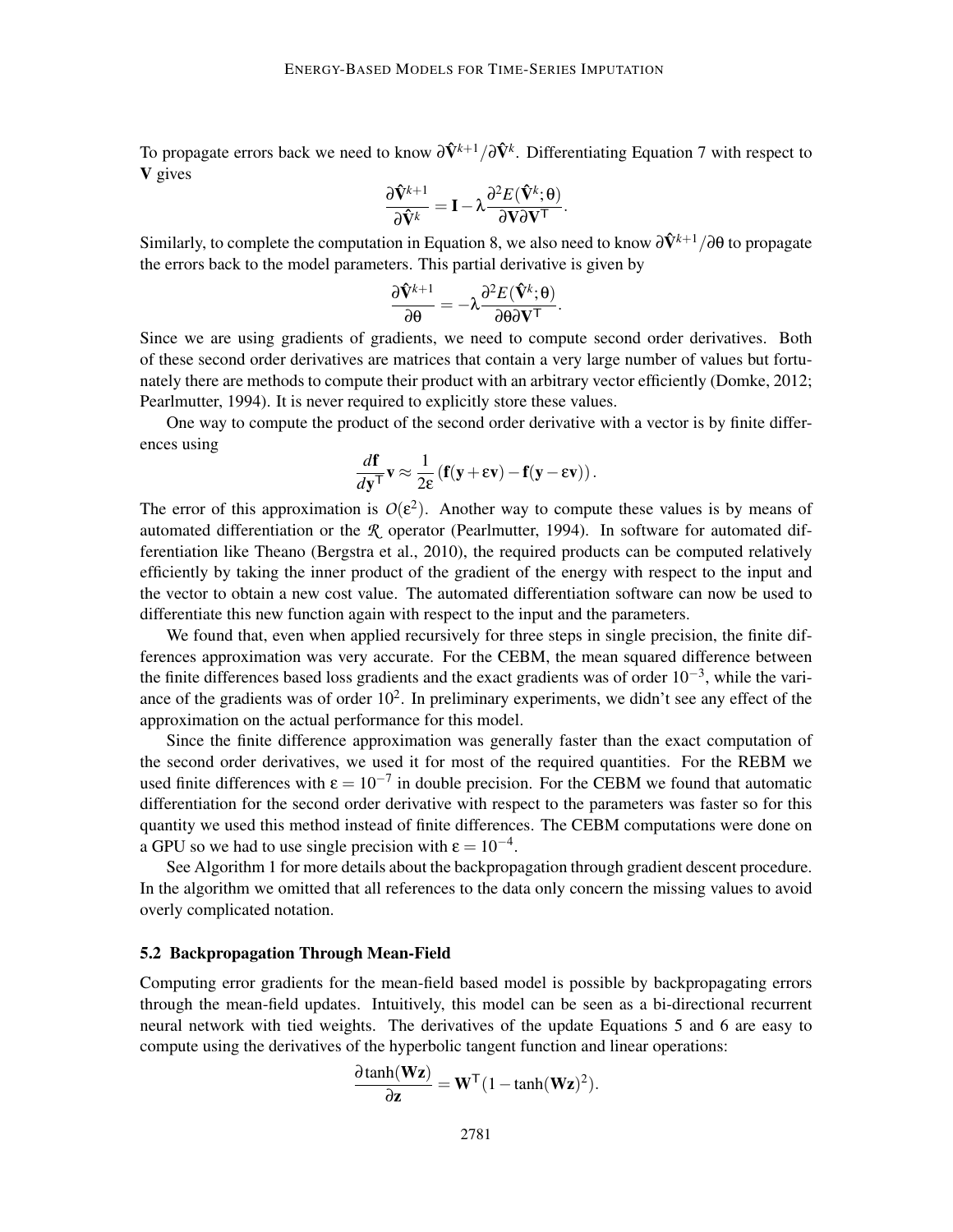Algorithm 1 Compute the error gradient through gradient descent

Initialize  $\hat{V}^0$ for  $k = 0$  to  $K - 1$  do  $\mathbf{\hat{V}}^{k+1} \leftarrow \mathbf{\hat{V}}^k - \lambda \nabla_{\mathbf{\hat{V}}} E(\mathbf{\hat{V}}^k; \mathbf{\theta})$ end for  $\tilde{\nabla}^{K} \leftarrow \nabla L(\hat{\nabla}^{K}) = \hat{\nabla}^{K} - \mathbf{V}$  $\bar{\theta} \leftarrow 0$ for  $k = K - 1$  to 0 do  $\bar{\pmb{\theta}} \leftarrow \bar{\pmb{\theta}} - \lambda \frac{\partial^2 E(\hat{\mathbf{V}}^k; \pmb{\theta})}{\partial \pmb{\theta}\partial \mathbf{V}^\mathsf{T}}\bar{\mathbf{V}}^{k+1}$  $\bar{\mathbf{V}}^k \leftarrow \bar{\mathbf{V}}^{k+1} - \lambda \frac{\partial^2 E(\hat{\mathbf{V}}^k;\Theta)}{\partial \mathbf{V}\partial \mathbf{V}^\mathsf{T}}\bar{\mathbf{V}}^{k+1}$ end for Return  $\nabla_{\theta}L = \overline{\theta}$ 



Figure 2: Flow of information due to mean-field updates. The numbers represent the separate iterations at which both the hidden units and the unknown visible units are updated.

However, to make it easy to experiment with the number of mean-field iterations, we used automated differentiation for this.

While the number of gradient descent steps for the convolutional model and the recurrent neural network model can be very low, the number of mean-field iterations has a more profound influence on the behavior of the model. This is because the number of mean-field iterations directly determines the amount of context information that is available to guide the prediction of the missing values. If for example, five iterations of mean-field are used, the activation in the hidden variables at a certain time frame  $h_t$  will be influenced by the five frames of visible variables to the left and right of it and by the known values of v*<sup>t</sup>* ; every vector of hidden units now depends on eleven frames of visible units. So a greater number of mean-field iterations increases the range of the dependencies the model can capture. This flow of information is displayed for three iterations in Fig. 2.

Using backpropagation through variational optimization updates is referred to as variational mode learning (Tappen, 2007). In Tappen (2007), Fields of Experts were trained by backpropagating loss function gradients through variational updates that minimized a quadratic upper bound of the loss function. This specific approach would not work for the type of model we defined here.

# 6. Experiments

We did experiments on three data sets. The first data set consisted of concatenated handwritten digits, the second data set contained marker positions from motion capture recordings and the third data set sensor readings from a mobile robot. The last experiment also investigated the robustness of the models when there were not only missing values in the test set but also in the train data.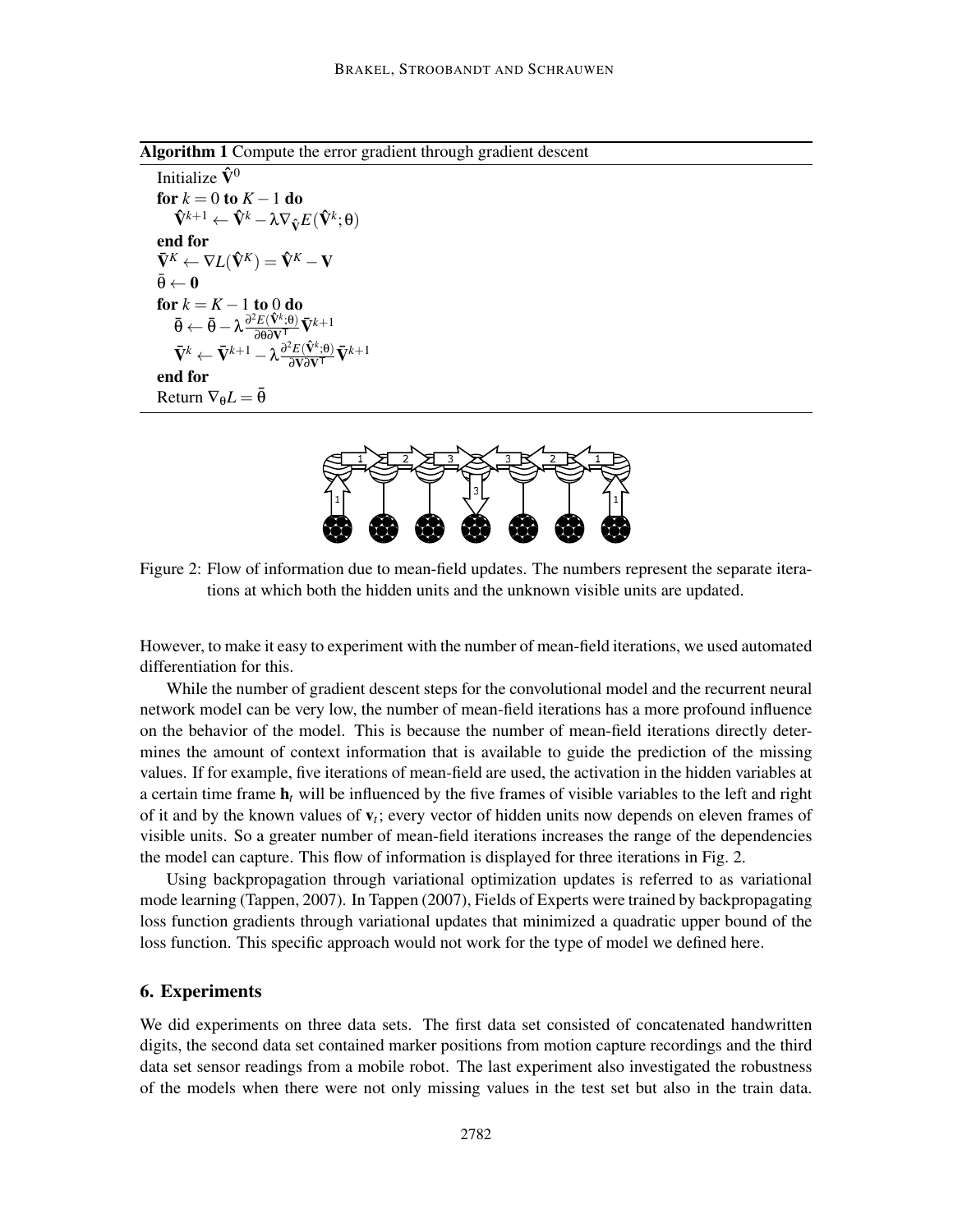To compare our approach with generative methods, we also trained a Convolutional RBM with the same energy function as the Convolutional Energy-Based Model all these data sets. Between these two models, the training method is the only thing that makes them different. Furthermore, we also trained a Recurrent Neural Network Restricted Boltzmann Machine (RNN-RBM; Boulanger-Lewandowski et al. 2012). This model is quite similar to the REBM as it also employs separate sets of deterministic recurrent units and stochastic hidden units. The structure of the RNN-RBM is the same as the architecture in Fig. 1b but the hidden units are connected to the next time step instead of the current one and those connections are undirected. This makes it possible to use Contrastive Divergence learning but also renders the model unable to incorporate future information during inference because the information from the recurrent units is considered to be fixed. Training a recurrent model that incorporates this kind of information with Contrastive Divergence would require something like Hybrid Monte Carlo (Duane et al., 1987). Unfortunately, Hybrid Monte Carlo requires careful tuning of the number and size of leap frog steps and is known to be less efficient than block Gibbs sampling.

For the Energy-Based models we used the same inference procedure as during training. For the Convolutional RBM and RNN-RBM we used mean-field iterations that were run until the MSE changed less than a threshold of  $10^{-5}$ . For the RNN-RBM this was done by initializing the missing values of a single time step with the values of the corresponding dimensions at the previous timestep, running mean-field to update them, passing these new values through the recurrent neural network and repeating this procedure for all remaining time-steps. This procedure proved to be more accurate than Gibbs sampling which was originally used to generate sequences with this model (Boulanger-Lewandowski et al., 2012).

#### 6.1 Concatenated Handwritten Digits

To provide a qualitative assessment of the reconstruction abilities of the models, we used the USPS handwritten digits data set (http://www.cs.nyu.edu/˜roweis/data/usps\_all.mat). While the task we trained the models on is of little practical use, visual inspection of the reconstructions allows for an evaluation of the results that may be more insightful than just the mean squared error with respect to the ground truth.

# 6.1.1 DATA

The USPS digits data set contains 8-bit grayscale  $28 \times 28$  pixel images of the numbers '0' through '9'. Each class has 1100 examples. To turn the data into a time-series task, we randomly permuted the order of the digits and concatenated them horizontally. This sequence of 28 dimensional vectors was split into a train set, a validation set and a test set that consisted of respectively 80% and two times 10% of the data.

#### 6.1.2 TRAINING

Good settings of the hyper parameters of the models were found with a random search<sup>2</sup> over 500 points in the parameter space, followed by some manual fine-tuning to find the settings that led to minimal error on the validation set. After this, the models were trained again on both the train

<sup>2.</sup> The set of hyper parameters included the variances of the Gaussian distributions from which initial weight matrices were sampled, initial learning rates. The numbers of units in each layer were searched over in multiples of 50 up till 300 units.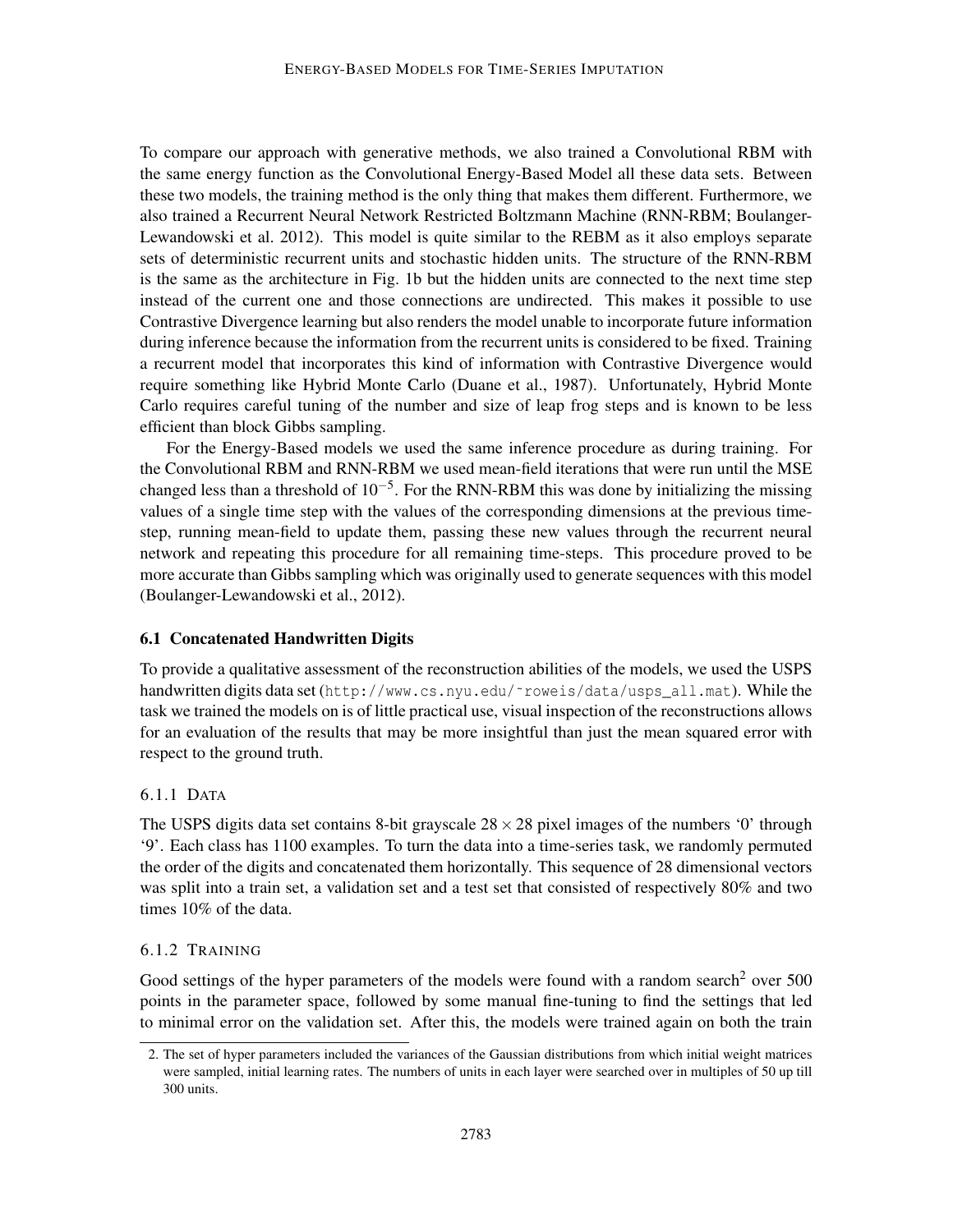#### BRAKEL, STROOBANDT AND SCHRAUWEN

|                | Inference iterations Learning rate Hidden units |       |     |
|----------------|-------------------------------------------------|-------|-----|
| <b>CEBM</b>    |                                                 | .005  | 300 |
| <b>REBM</b>    |                                                 | .001  | 50  |
| <b>DTBM</b>    | 15                                              | .0005 | 500 |
| Conv. RBM      | N/A                                             | .0005 | 300 |
| <b>RNN-RBM</b> | N/A                                             | 1.8   | 100 |

Table 1: Parameter settings for training the models on the USPS data. The learning rates were always divided by the lengths of the sequences during training.

and the validation data with these settings. Since the CEBM, DTBM and Convolutional RBM are very parallel in nature, we used a GPU for their simulations. All models were trained for 100,000 epochs on randomly selected mini batches of 100 frames. Linearly decaying learning rates were used. Table 1 shows the settings of the hyper parameters. After some preliminary experimentation we found that we got better results for the CEBM by initializing the biases of the hidden units at -2 to promote sparsity. We used a step size of .03 for the gradient descent inference algorithm of the CEBM. The REBM had 200 recurrent units and we used a step size of .2 for the gradient descent inference. The CEBM and the Convolutional RBM had a window size of 7 time frames. The RNN-RBM had 200 recurrent units. Note that the best RNN-RBMs also had more hidden units than the best performing REBMs.

The Convolutional RBM was trained with the Contrastive Divergence algorithm (CD; Hinton 2002). We found that we got better results with this model if we increased the number of CD sampling steps over time. Initially a single CD step was used. After 20,000 iterations this number was increased to 5, after 50,000 to 10 and after 75,000 to 20. We did not find any benefits from stimulating sparsity in this model. For the RNN-RBM we found that a fixed number of 5 CD sampling steps gave the best results.

Missing values were generated as 20 square shaped gaps in every data sequence. The gaps were positioned at uniformly sampled locations. The size of each square was uniformly sampled from the set  $\{1,2,\ldots,8\}$ . Fig. 3a shows an example of missing values that were generated this way for six sequences. Fig. 3c shows an example of data that has been corrupted by this pattern of missing values.

For this experiment, the Energy-Based Models that required missing values during training were provided with missing values from the same distribution that was used to select them for evaluation. To control for the random initialization of the parameters and the randomness induced by stochastic gradient descent, we repeated every experiment 10 times.

### 6.1.3 RESULTS

Quantitatively, the DTBM achieved the best performance as can be seen in Table 2. The CEBM and REBM performed on a similar level, while the Convolutional RBM and the RNN-RBM performed far worse. Fig. 3 shows how the models reconstructed six damaged sequences from the test data. The reconstructions by the Convolutional RBM in Fig. 3g seem to be of a lower quality than those from the other models and look more blurry. This is consistent with the MSE scores. However, just looking at the MSE scores does not seem to give the full picture as the reconstructions of the CEBM look more smeared out and blurry than those of the REBM even though the MSE scores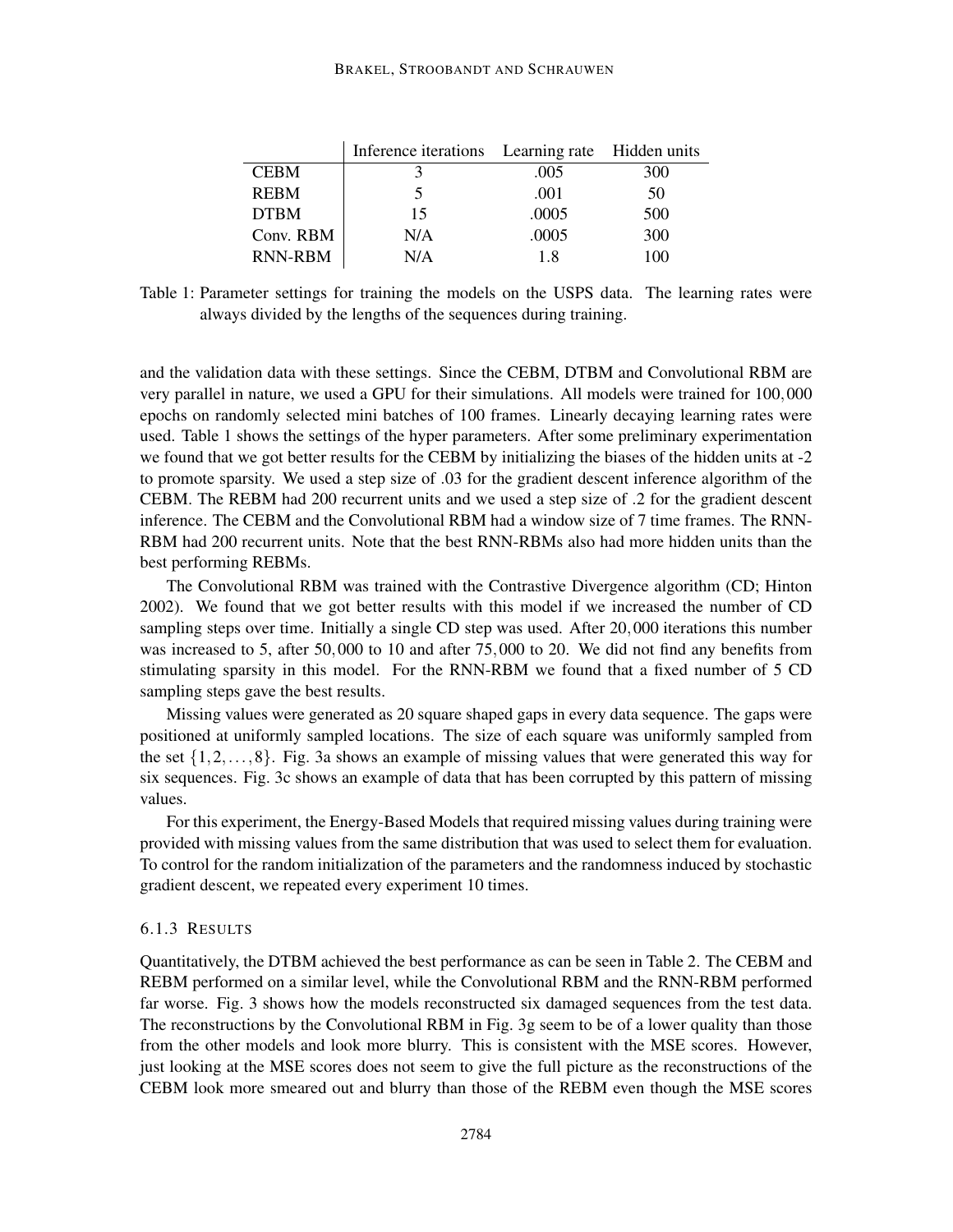|                | Train      | Test       |
|----------------|------------|------------|
| <b>CEBM</b>    | .48(.0082) | .49(.0089) |
| <b>REBM</b>    | .47(.01)   | .48(.0067) |
| <b>DTBM</b>    | .44(.011)  | .45(.0088) |
| Conv. RBM      | .66(.011)  | .66(.0085) |
| <b>RNN-RBM</b> | .71(.0056) | .73(.0062) |

Table 2: Means and standard deviations of the results in mean squared error on the USPS data.



Figure 3: Visual representations of the reconstruction of six sequences of handwritten digits. The reconstructions are produced by the CEBM, the REBM, the DTBM, the Convolutional RBM and the RNN-RBM.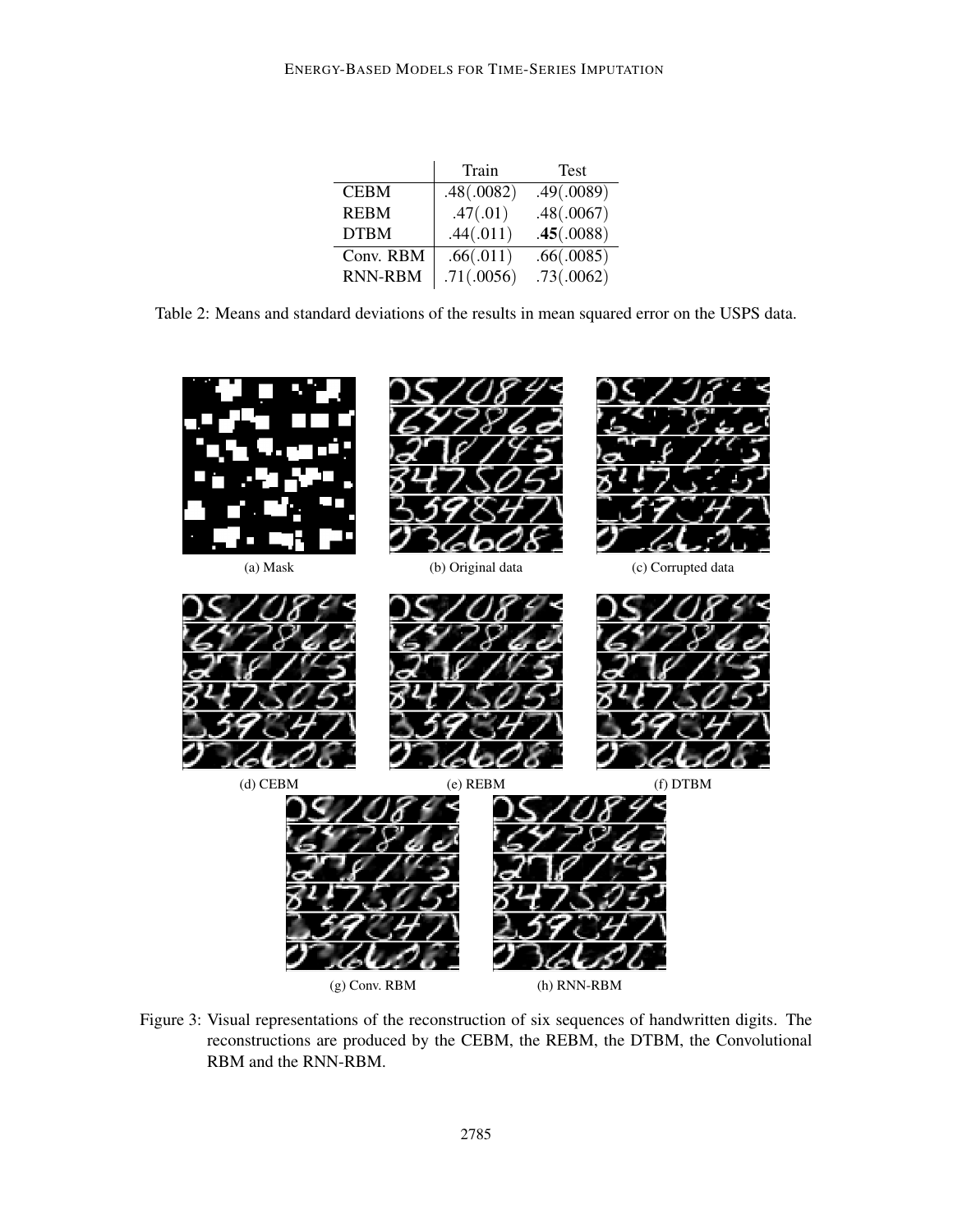of these models are similar. The DTBM provided reconstructions that look similar in quality to those of the REBM. The RNN-RBM has a very bad MSE score while its reconstructions look very sharp when they are correct. Somehow, this model seems to be too sure in cases where it is not able to fill in the data well. This may be due to the fact that the reconstructions are generated on a frame-by frame basis while the deterministic models and the Convolutional RBM can update their predictions from previous iterations. This causes bad predictions to be propagated and possibly amplified. Unfortunately this problem is intrinsic to the choice to keep sampling tractable by treating the recurrent mapping as fixed context information.

# 6.2 Motion Capture

For the second experiment we applied the models to a motion capture data set. In visual motion capture, a camera records movements of a person wearing a special suit with bright markers attached to it. These markers are later used to link the movements to a skeleton model. Missing values can occur due to lightning effects or occlusion. Motion capture data is high dimensional and generated by a non-linear process. This makes motion capture reconstruction an interesting task for evaluating more complex models for missing value imputation.

In previous work (Taylor et al., 2007), a Conditional Restricted Boltzmann Machine (CRBM) was trained to impute missing values in motion capture as well. For comparison we also train a CRBM but note that a direct comparison of performance is not fair because the CRBM only uses information from a fixed number of previous frames to make predictions.

### 6.2.1 DATA

The data consisted of three motion capture recordings from 17 marker positions represented as three 49-dimensional sequences of joint angles. The data was down sampled to 30Hz and the sequences consisted of 3128, 438, and 260 frames. The first sequence was used for training, the second for validation and the third for testing. The sequences were derived from a subject who was walking and turning and come from the MIT data set provided by Eugene Hsu.<sup>3</sup> The data was preprocessed by Graham Taylor (Taylor et al., 2007) using parts of Neil Lawrence's Motion Capture Toolbox.

### 6.2.2 TRAINING

Again, good settings of the hyper parameters of the models were found with a random search on the parameter space, followed by some manual fine-tuning to find the settings that led to minimal error on the validation set. The models were trained on mini batches of 140 frames. Table 3 shows the hyper parameter settings of the models. Note that the best RNN-RBMs had again more hidden units than the best REBMs. Additionally, the inference step sizes of the CEBM and the REBM were both set to .2. The CEBM and the Convolutional RBM had a window size of 15 time frames. All models were trained for 50,000 iterations. The REBM had 200 recurrent units. To train the Convolutional RBM, single iteration CD training was used during the first 10,000 epochs. Five iterations of CD were used during the remaining training epochs. The CRBM was trained with single iteration CD. Finally, the RNN-RBM had 200 recurrent units and was trained with 5 CD iterations. All models were trained for a total of 50,000 epochs.

<sup>3.</sup> The data set can be found at http://people.csail.mit.edu/ehsu/work/sig05stf/.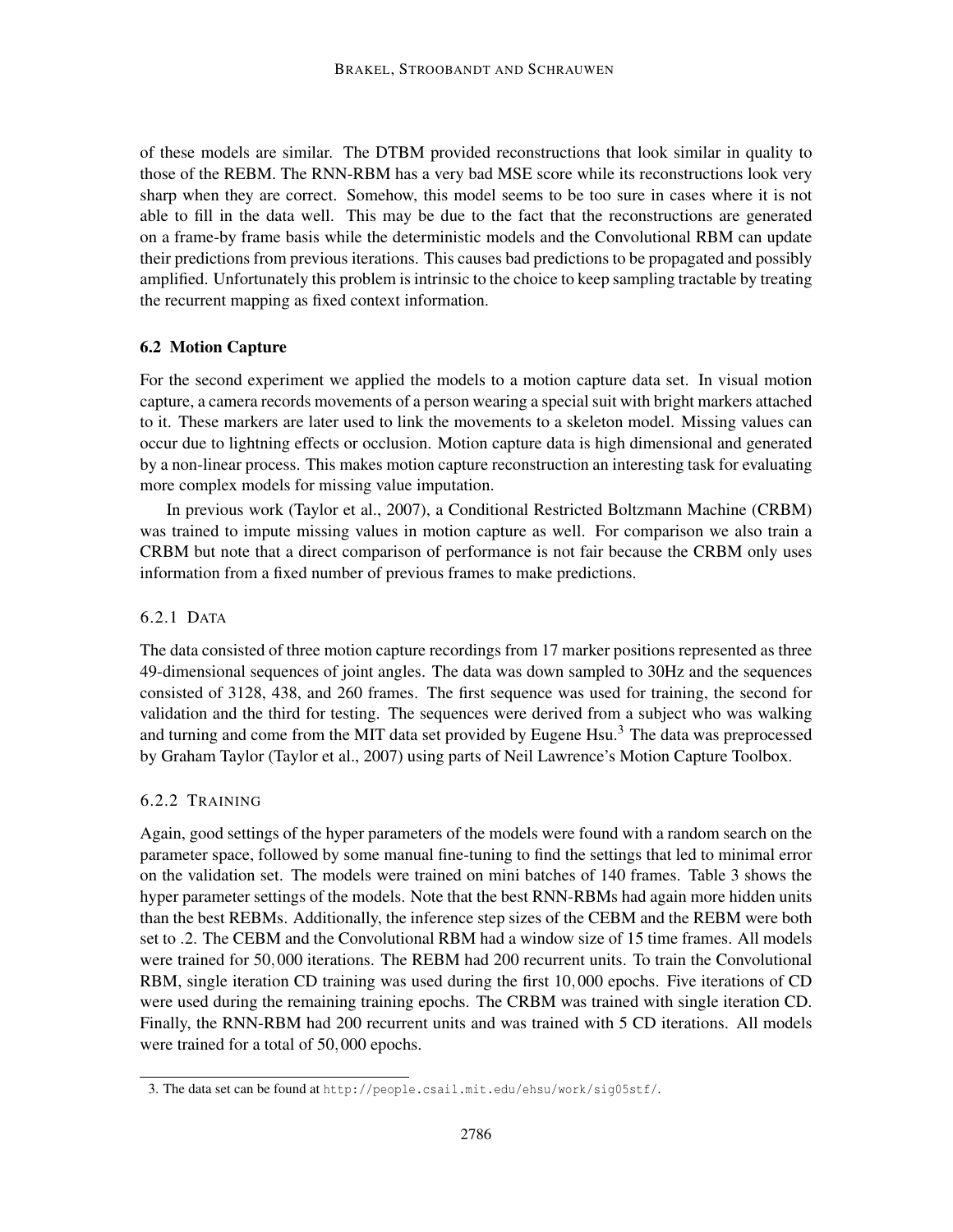#### ENERGY-BASED MODELS FOR TIME-SERIES IMPUTATION

|                | Inference iterations Learning rate Hidden units |       |     |
|----------------|-------------------------------------------------|-------|-----|
| <b>CEBM</b>    |                                                 | .5    | 200 |
| <b>REBM</b>    | 5                                               | .001  | 50  |
| <b>DTBM</b>    | 10                                              | .002  | 200 |
| <b>CRBM</b>    | N/A                                             | .0001 | 200 |
| Conv. RBM      | N/A                                             | .001  | 200 |
| <b>RNN-RBM</b> | N/A                                             | 2.14  | 100 |

Table 3: Parameter settings for training the models on the motion capture data. The learning rate values were divided by the lengths of the sequences during training.

The CEBM, REBM and DTBM were again trained by labeling random sets of dimensions as missing. The number of missing dimensions was sampled uniformly. The specific dimensions were then randomly selected without replacement. The duration of the data loss was sampled uniformly between 60 and 125 frames. This adds some bias towards situations in which the same dimensions are missing for a certain duration. This seems to be a sensible assumption in the case of motion capture data and it is an advantage of the training method that it is possible to add this kind of information. To control for the influence of the randomly initialization of the parameters, we repeated every experiment 10 times.

Finally, Nearest neighbour interpolation was done by selecting the frame from the train set with minimal Euclidean distance to the test frame according to the observed dimensions. The distances were computed in the normalized joint angle space.

### 6.2.3 EVALUATION

To evaluate the models, a set of dimensions was removed from the test data for a duration of 120 frames (4 seconds). This was done for either the markers of the left leg or the markers of the whole upper body (everything above the hip). Because the offset of this gap was chosen randomly and because the CRBM had a stochastic inference procedure, this process was repeated 500 times to obtain average mean squared error values for both the train and the test data. Note that this distribution of missing values was quite different from the one that was used during training.

The CRBM was used in a generative way by conditioning it on the samples it generated at the previous time steps while clamping the observed values and only sampling those that were missing as was done the work by Taylor et al. (2007). Preliminary results showed that this led to similar results to the use of mean-field or minimization of the model's free energy to do inference.

#### 6.2.4 RESULTS

Table 4 shows the mean squared error between the reconstructed dimensions of the data and their actual values. The convolutional and recurrent models clearly outperform the CRBM and nearest neighbour interpolation on the reconstruction of the left leg. The CEBM and the DTBM have the best performance but a comparison of the train and test error scores suggests that the REBM might display better generalization properties. The CRBM seems to suffer most from overfitting. The results of the Convolutional RBM are only slightly worse than the CEBM and better than those of the REBM for the reconstruction of the left leg, but far worse for the upper body where a greater number of variables were missing. The RNN-RBM performed similar to the Convolutional RBM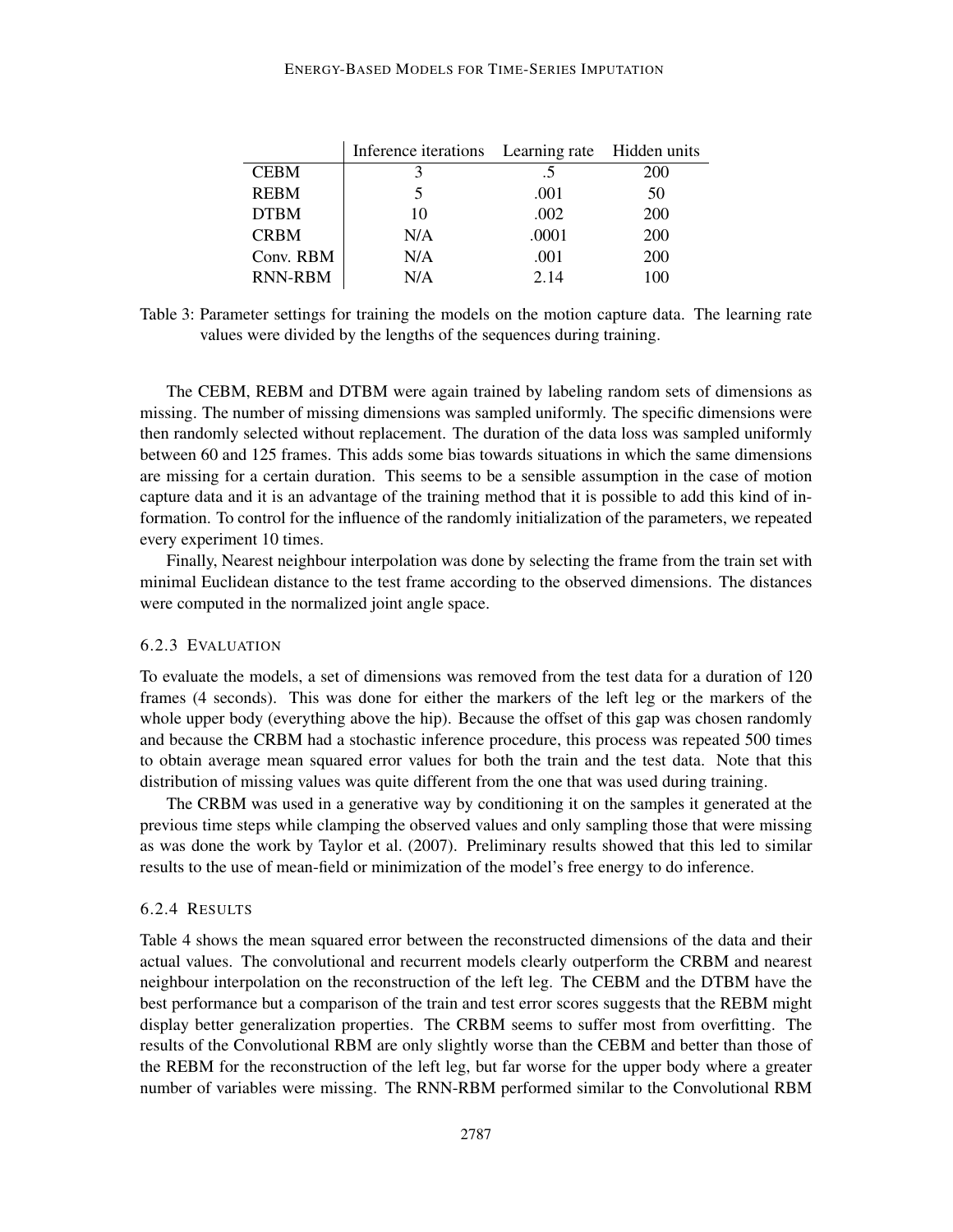|                 | Left leg   |           | Upper body |            |
|-----------------|------------|-----------|------------|------------|
|                 | Train      | Test      | Train      | Test       |
| <b>CEBM</b>     | .18(.0036) | .29(.011) | .47(.023)  | .46(.017)  |
| <b>REBM</b>     | .22(.0047) | .33(.017) | .47(.014)  | .42(.014)  |
| <b>DTBM</b>     | .17(.0069) | .28(.017) | .43(.021)  | .45(.011)  |
| <b>CRBM</b>     | .25(.0036) | .44(.014) | .51(.023)  | .49(.0065) |
| Conv. RBM       | .16(.0038) | .36(.027) | .48(.015)  | .68(.035)  |
| <b>RNN-RBM</b>  | .18(.0055) | .36(.023) | .45(.017)  | .60(.055)  |
| Nearest neighb. | N/A        | .45       | N/A        | .76        |

Table 4: Means and standard deviations of the results in mean squared error on the motion capture data.



Figure 4: Plots of two dimensions reconstructed by the DTBM next to the actual data. For this sequence the markers of the left leg were missing in the region between the vertical striped lines.

when reconstructing the markers of the missing leg. It performed slightly better at reconstructing the missing upper body than the Convolutional RBM but still a lot worse than the three deterministic models. Fig. 4 shows plots of the predictions made by the DTBM for two of the markers for a sequence from the test data.

#### 6.3 Missing Training Data

So far, all experiments were done by training on data without actual missing values; values were only truly unknown during testing. In practice, a useful model for missing value imputation should also be able to deal with actual missing values in the train set. For generative models, missing values in the train data shouldn't pose a problem because they can be marginalized out. For intractable models like RBMs however, this marginalization can easily become infeasible. For the models we proposed in this paper, missing values in the train data are easily dealt with. During training, the energy is optimized with respect to both the variables for which no ground truth value is available and those that have artificially been labelled as missing. The loss however, is only computed for the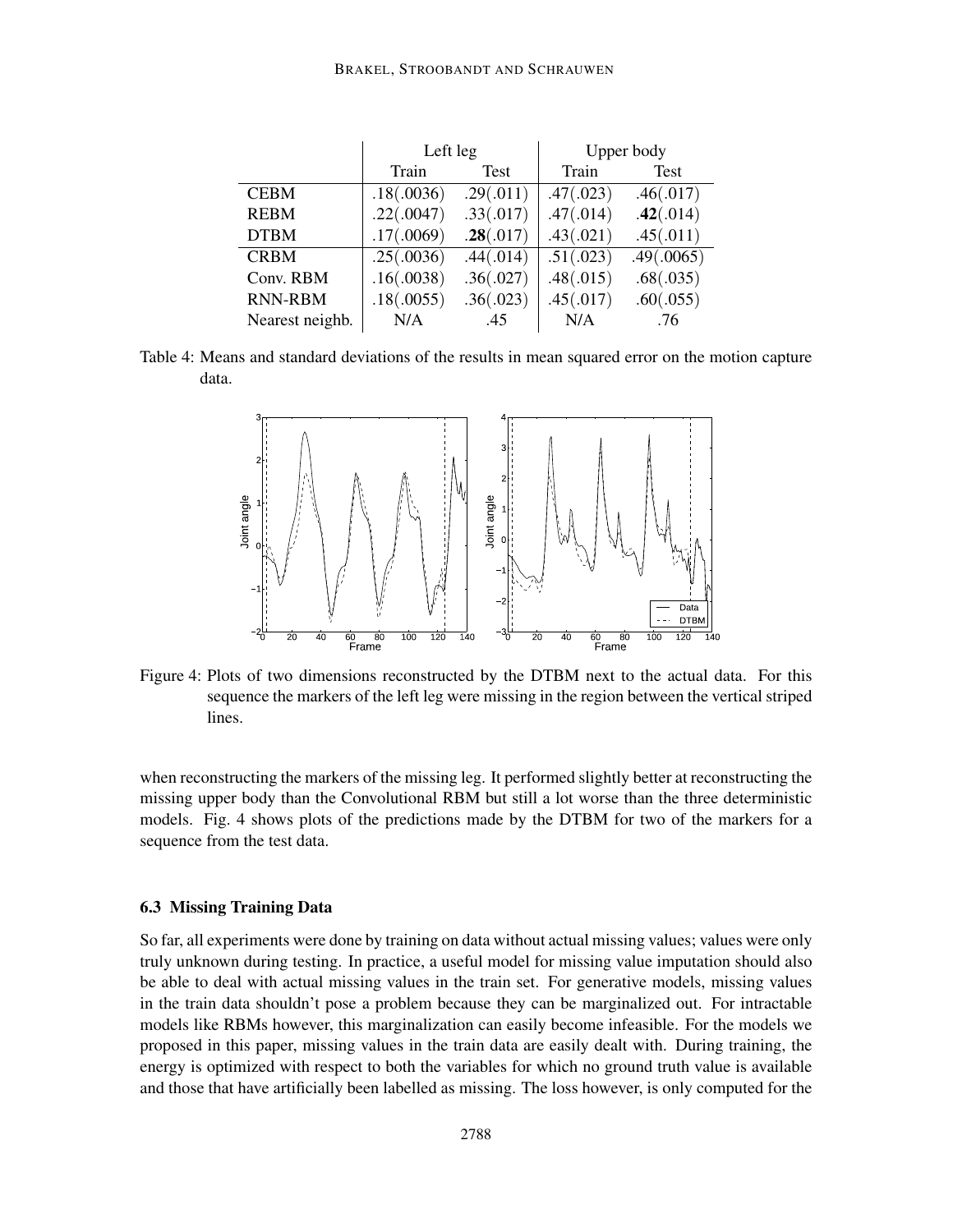#### ENERGY-BASED MODELS FOR TIME-SERIES IMPUTATION

|                | Inference iterations Learning rate Hidden units |        |     |
|----------------|-------------------------------------------------|--------|-----|
| <b>CEBM</b>    |                                                 | .65    | 300 |
| <b>REBM</b>    |                                                 | .0007  | 100 |
| <b>DTBM</b>    |                                                 | .002   | 300 |
| Conv. RBM      | N/A                                             | .00012 | 300 |
| <b>RNN-RBM</b> | N/A                                             | .15    | 50  |

Table 5: Parameter settings for training the models on the robot data. The learning rates were always divided by the lengths of the sequences during training.

artificially created missing values for which the ground truth is known. A very similar method has been used in earlier work to train neural networks for classification when missing values are present (Bengio and Gingras, 1996).

To see how well our models deal with missing training data, we conducted an additional series of experiments.

### 6.3.1 DATA

The data we used to investigate the effect of missing training data consists of the measurements of the 24 ultrasound sensors of a SCITOS G5 robot navigating a room (Freire et al., 2009; Frank and Asuncion, 2010). The 5456 sensor readings were sampled at a rate of 9Hz and the robot was following the wall of the room in a clockwise direction, making four trips around the room. We used 80% of the data for training and split the remaining 20% up in a validation set and a test set.

#### 6.3.2 TRAINING

In the first experiment, we trained the models on fully intact training data to get an estimate of the optimal performance the models could achieve on it. In this experiment we also compare the results with those of the Convolutional RBM and the RNN-RBM. In the second experiment, we generated a mask for the whole train set. The mask was divided in regions of 100 frames and at each of these regions a randomly selected set of dimensions was labelled as missing. To train the models, we selected random batches of 100 frames from the train data and selected another set of variables as missing that were not already truly missing in the data. This way, the models never had access to the values that were labelled as missing by the training data mask. To investigate the robustness of the models, we varied the amount of data that was damaged in the train set. In both experiments, the number of dimensions that we pretended to be missing in order to train the models was uniformly sampled from  $\{1,\ldots,5\}$ . All models were trained for 100,000 epochs.

The hyper parameter settings were obtained in the same way as in the previous experiments and are displayed in Table 5. Additionally, the Convolutional RBM and CEBM had a window size of 5 and the REBM had 200 recurrent units. The step sizes for the CEBM and REBM were respectively .016 and .7. The CEBM and the Convolutional RBM had a window size of 5 time frames. The Convolutional RBM was trained with the same Contrastive Divergence scheme as in the handwritten digits experiment. The RNN-RBM had 250 recurrent units and was trained with 5 iterations of Contrastive Divergence. Somehow the best performing RNN-RBMs had this time fewer hidden units than the best performing REBMs. We used these settings for all the experiments, regardless of the number of missing training dimensions.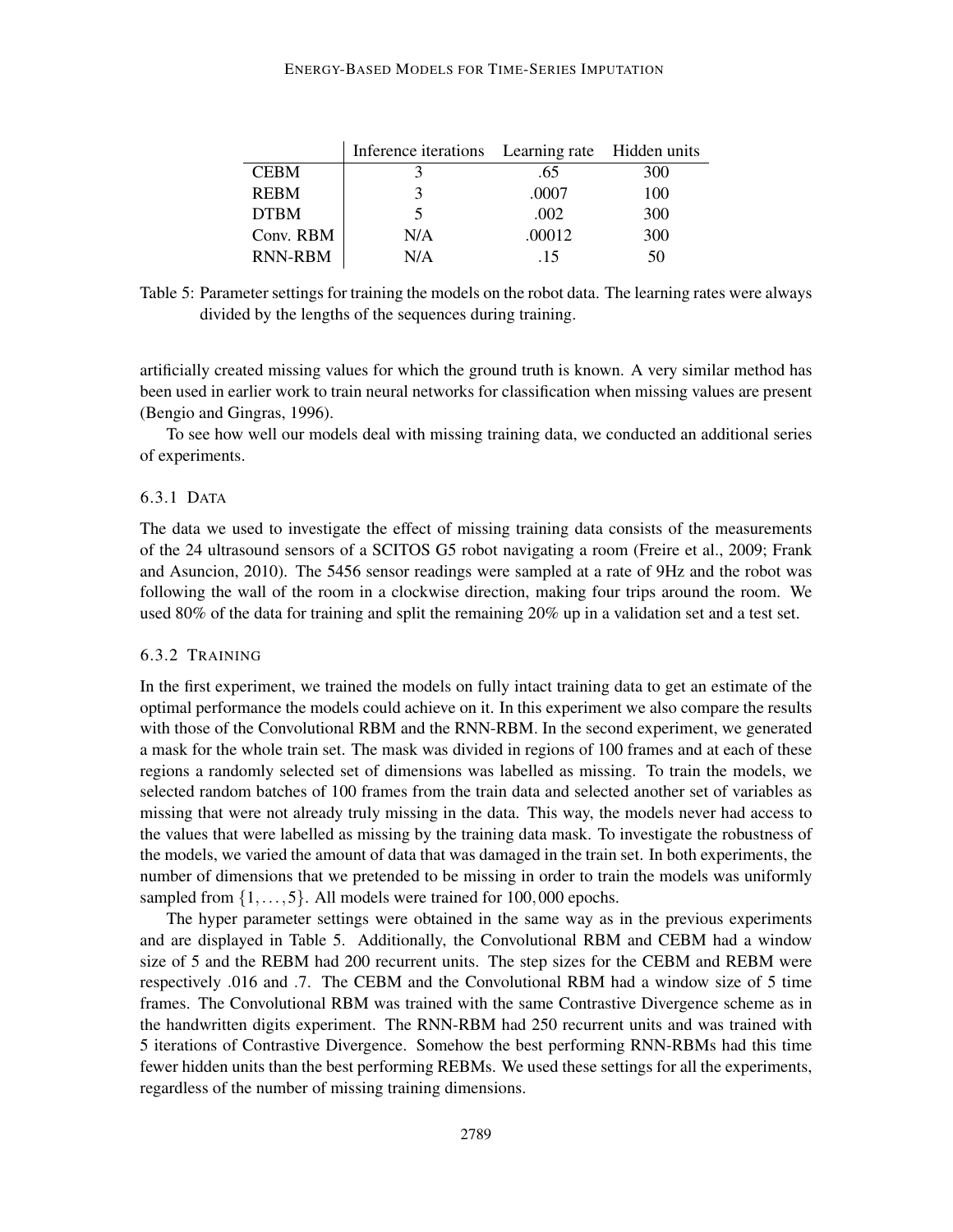|                | Train | Test |
|----------------|-------|------|
| <b>CEBM</b>    | .27   | .43  |
| <b>REBM</b>    | .41   | .39  |
| <b>DTBM</b>    | 29    | -34  |
| Conv. RBM      | .53   | .47  |
| <b>RNN-RBM</b> | .38   | 54   |

Table 6: Results in mean squared error on the wall robot data without missing dimensions during training.



Figure 5: Mean square error as a function of the number of missing dimensions in the train data.

### 6.3.3 RESULTS

Table 6 shows the results for the experiment without missing train data. The DTBM had the best performance, followed by the REBM, the CEBM, the Convolutional RBM, and the RNN-RBM respectively. Surprisingly, the CEBM has a far better score on the train data than the REBM while its test error is higher. This seems to be a sign of overfitting. The REBM is probably slightly underfitting as its training error was even a little bit higher than its test error. The RNN-RBM obtained a slightly better score on the train data than the REBM but performed a lot worse on the test set.

Fig. 5 shows the error scores for the three energy-based models as a function of the number of missing input dimensions. Obviously, as more dimensions are missing, there is less data available to train on and the error scores of all the models are rising. For the DTBM and REBM, the error seems to increase at a modest pace initially and when just a single value is missing, the performance is similar to the first experiment. The CEBM has more trouble with missing values and is not learning to reconstruct the data well any more after about 10 dimensions are missing. We interpret these results as an upper bound on the error scores one could potentially achieve by doing more extensive hyper parameter tuning for each individual level of data corruption.

### 7. Discussion

In all the experiments we did, the discriminatively trained models outperformed the baseline methods. The most interesting result is that the CEBM often performed much better than the Convolu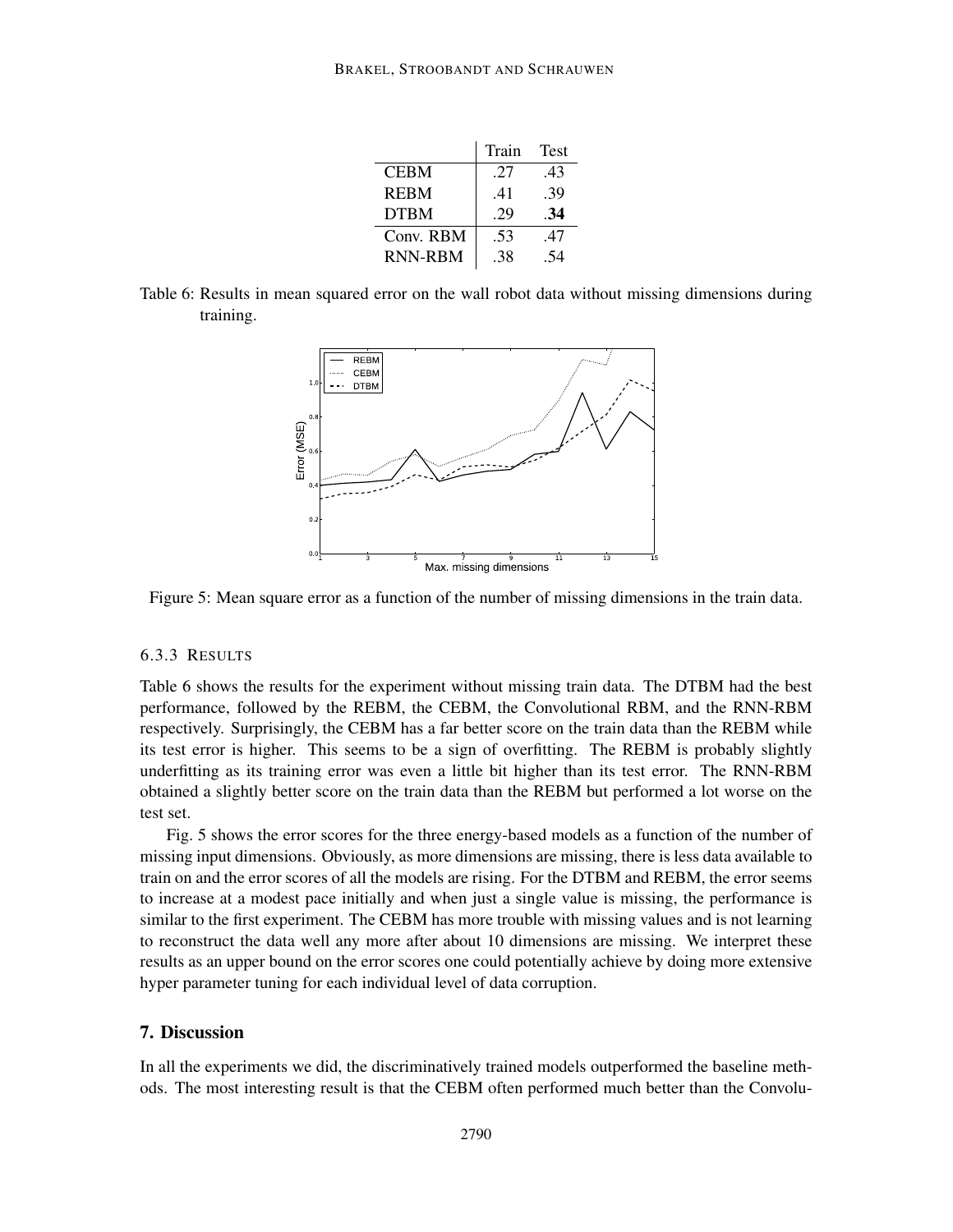tional RBM. This indicates that our training strategy is more suited for missing value imputation than the Contrastive Divergence algorithm. The REBM also outperformed the RNN-RBM. While this comparison is less valid because the two models are not entirely the same, it still suggests that our training method also works better for recurrent architectures. The DTBM outperformed all other methods in all of the experiments except for reconstructing the upper body markers of the motion capture data set where the REBM performed better. Given that it is also the easiest model to implement and relatively computationally efficient compared to the other models, this model seems to be the most promising candidate for practical applications.

We didn't show that our method outperforms maximum likelihood learning because Contrastive Divergence is not optimizing the actual likelihood of the model. However, it seems to be the most popular method for training these kind of models when true maximum likelihood learning is intractable. We actually suspect that, compared to other approximate maximum likelihood methods, Contrastive Divergence is still one of the best candidates for missing value imputation because it optimizes the energy landscape locally by pushing up wrong predictions that are near the data itself. When the number of missing values is not too large, inference would start near one of the regions in which the energy landscape has a shape that promotes good predictions. When the number of missing values is too high however, the inference algorithm might start in a region that was not explicitly shaped by the learning algorithm because it was too far away from the data. This might explain the bad performance of the Convolutional RBM when the whole upper body was missing in the motion capture task. The CRBM and (to a lesser extent) the RNN-RBM were more robust in this situation.

### 7.1 Relation to Other Models

As mentioned before, our training algorithm is based on the work by Domke (2011) with the main difference that we optimize a loss function that only considers a subset of the data variables. Except for the CEBM, our models also have a far more complicated structure and we think that the discriminative training methods are not just more computationally efficient but actually allow us to train models that would otherwise be very difficult to train at all.

Our work is also related to the training of Dynamical Factor Graphs (DFG; Mirowski and LeCun 2009). DFGs are used as generative models, but the way they are trained is more similar to the energy-based learning framework. The types of DFGs that have been studied so far are similar to our REBM model in that they employ both recurrent connections and latent variables. An important difference is that in the REBM the latent variables are not involved in the recurrent part of the model. By constraining the latent states of a DFG to operate under Gaussian noise with fixed covariance, the partition function of the model becomes constant so that a minimization of the energy for a certain state will automatically push up the energy values of all other possible states. The model is not fully probabilistic as it aims to align its maximum a posteriori hidden states with the observed data instead of the sum over all their possible values.

Inference for missing values in DFGs is done with gradient descent to find the minimum energy latent state sequence, ignoring the missing values in the gradient computations. Subsequently, the missing values are predicted as a function of this latent state sequence. There are a couple of important differences with our approach:

• Our models don't aim to provide generative models of the data.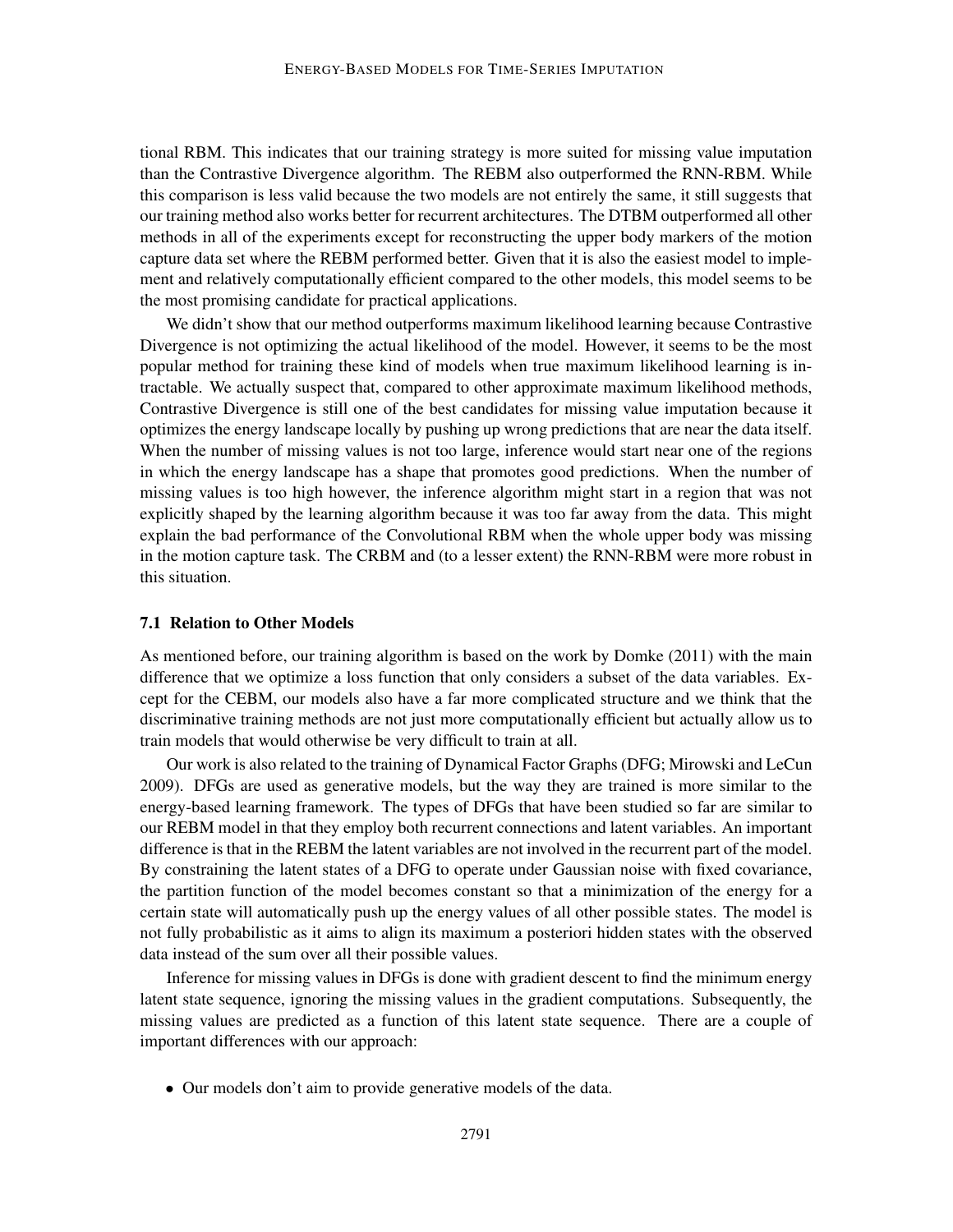- The CEBM and REBM models use only a limited number of gradient descent updates while for DFGs this minimization is run until convergence.
- In the CEBM and REBM, energy minimization only takes place with respect to the missing values and not with respect to the latent variables which are marginalized out analytically.

It seems that some of the ideas behind DFGs are orthogonal to our approaches and may be combined to design new interesting models.

Recently, a generative model called NADE (Larochelle and Murray, 2011) was proposed in which the mean-field algorithm inspired a model similar to the Restricted Boltzmann Machine (Freund and Haussler, 1994; Hinton, 2002), but with a tractable inference algorithm. In this model, a single iteration of mean-field is used to approximate a set of conditional distributions that are combined into a generative model. Our mean-field based model is substantially different in that it doesn't try to learn a joint distribution over all the variables and that mean-field is also used to estimate the influence of connections between the hidden variables. NADE has been combined with a recurrent neural network to construct a sequential model for note patterns in music (Boulanger-Lewandowski et al., 2012). This model is practically the same as the RNN-RBM we used as a baseline but with the RBM replaced by the NADE model. To our knowledge, NADE has not been applied to continuous data yet, unlike the Recurrent Temporal Restricted Boltzmann Machine (Sutskever et al., 2008), which is more similar to the RNN-RBM.

Adding artificial corruption to the data and training a model to reconstruct it is similar to the way denoising autoencoders are trained (Vincent et al., 2008). The most important difference is that our models only focus on recovery of the missing values given the observed variables and not on reconstructing both.

The way the DTBM model dealt with missing training data in Section 6.3, is very similar to a method for dealing with missing values in neural networks that was presented more than a decade ago (Bengio and Gingras, 1996). In this method, missing values are also filled in by updating them as if they are part of a recurrent neural network. An important difference with our work is that in the work by Bengio and Gingras (1996) the goal was not to predict the missing values themselves, but to perform better on classification tasks when missing values in the inputs are present.

It turns out that the architecture of the DTBM has also been proposed for learning to discriminate between sequences (Williams and Hinton, 1991). In this work, a version of the mean field algorithm that is inspired by simulated annealing is ran until convergence and the training algorithm aims to maximize the lower bound on the likelihood for one class of sequences, while lowering it for the remaining classes. Running mean-field iterations until convergence can make training very inefficient so it might be interesting to see how backpropagation through mean-field performs for tasks of this type.

### 7.2 Limitations

A downside of our models is that they can take quite long to train. For the CEBM and the DTBM, this problem can be alleviated by using GPU parallelization but unfortunately this is not possible for the REBM. It would probably not have been feasible to train this model with a more generic approach in which the energy optimization would have to be executed until convergence for every training sample during training. However, once training is done, inference for new sequences of data is quite fast. The models took far less time to evaluate than the Convolutional RBM for which mean-field had to be run until convergence to make predictions.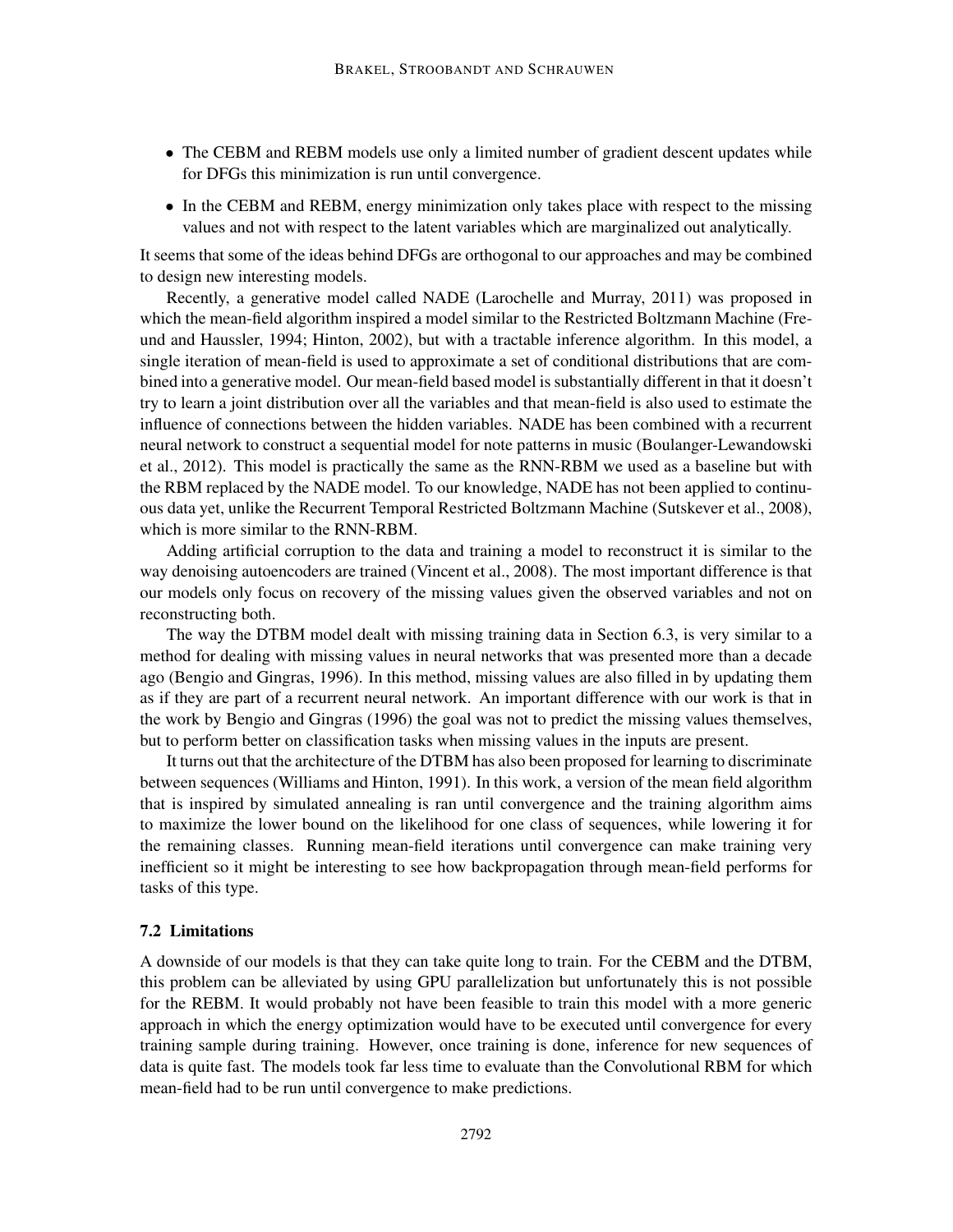Another downside of our approach is that it introduces new hyper parameters to tune. These are the number of inference iterations and for the CEBM and the REBM also the step size of the gradient descent algorithm. Because of this, we found it easier to find good settings for the DTBM than for the CEBM and REBM. This problem could be solved to some extent by using an optimizer for inference in the CEBM and the REBM that doesn't need a step size parameter. LBFGS has been shown to work quite well for optimization based inference (Domke, 2011) but is a lot more complicated to implement.

The REBM was the most difficult model to train even though it sometimes performed better than the CEBM. It seems to be more sensitive to the initial hyper parameter settings than the other models. As more hidden units were used, these models became more difficult to optimize and this explains why the optimal number of hidden units was generally lower than for the other models. We think this problem occurs because the energy gradient is computed with backpropagation through time over relatively long sequences. The gradients of recurrent neural networks are known to be prone to exponential growth or decay and a single bad gradient can lead to a divergence of the learning algorithm. Larger numbers of hidden units tend to lead to larger values in the gradients, making problematic weight updates more frequent. In preliminary results we found that this problem can be solved to some extent by normalizing the loss gradient before updating the weights. The DTBM might suffer less from this problem because the number of backpropagation steps that are used is smaller.

Since the number of mean-field iterations of the DTBM is directly related to the length of the temporal dependencies it can model, it might not be very suitable for problems in which these dependencies are very long. That being said, this model benefits a lot from parallel computing machinery like GPUs. As the performance of parallel computing hardware increases, the computational time required to model dependencies that are as long as the sequence itself might become more comparable to simulating a regular recurrent neural network. It remains to be seen what kind of effect this has on the quality of the computed gradients.

### 7.3 Conclusion

We presented a strategy for training models for missing value imputation in high dimensional timeseries. The three models we proposed showed promising performance on concatenated digits inpainting, missing marker restoration for motion capture and imputation of values for robot sensors. Our training methods appear to be more suitable for missing value imputation than Contrastive Divergence learning, given similar model architectures. Furthermore, the models could also handle missing values in the training data itself and seem to be relatively robust to these corruptions.

Future work should investigate the performance of different inference methods. Interesting candidates would be variants of loopy belief propagation, expectation propagation and structured mean-field. It would also be interesting to see if models of this type can be designed for other task domains like image inpainting.

### Acknowledgments

This article was written under partial support by the FWO Flanders project G.0088.09.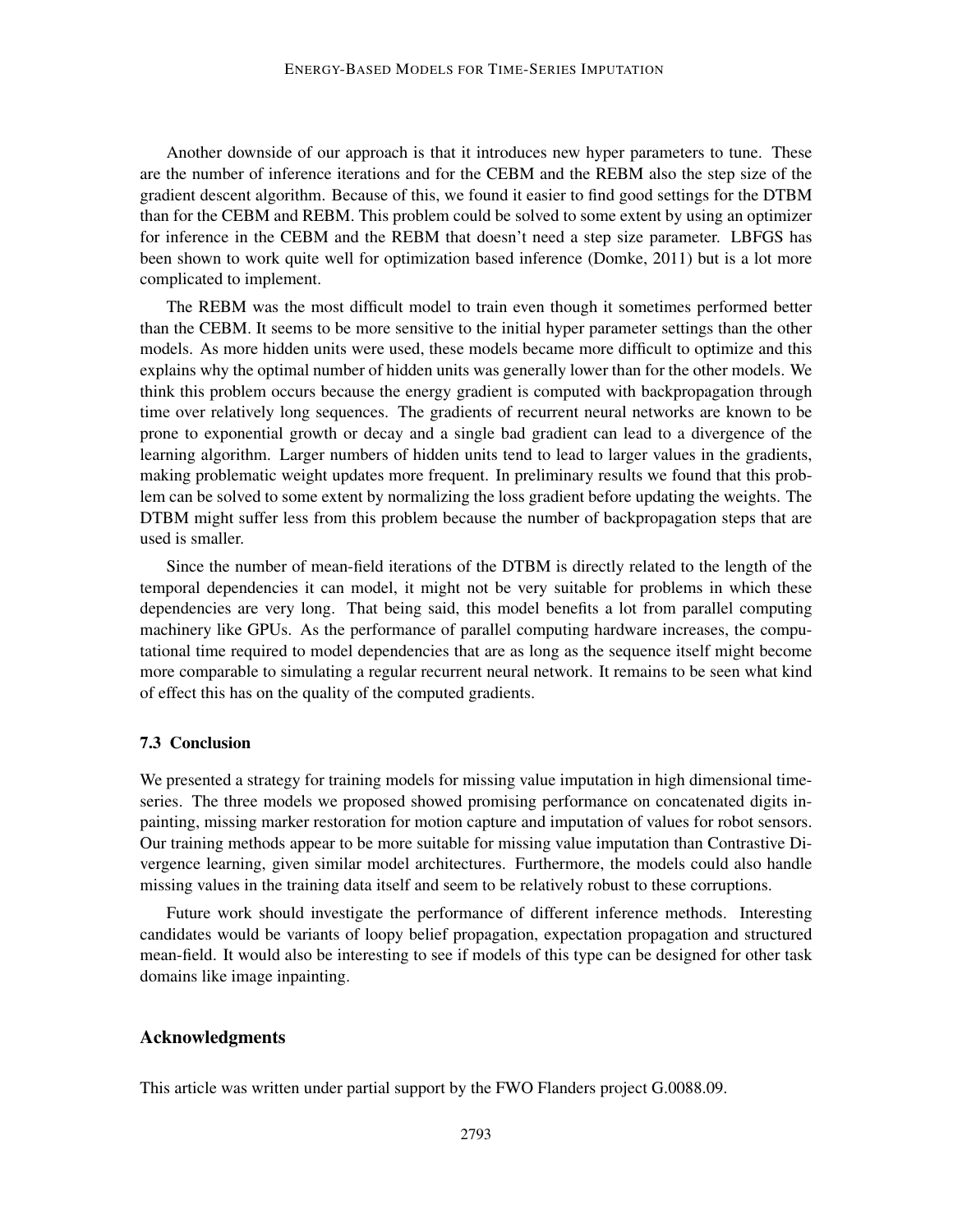# **References**

- A. Barbu. Training an active random field for real-time image denoising. *IEEE Transactions on Image Processing*, 18(11):2451–2462, 2009.
- Y. Bengio and F. Gingras. Recurrent neural networks for missing or asynchronous data. *Advances in Neural Information Processing Systems*, pages 395–401, 1996.
- J. Bergstra, O. Breuleux, F. Bastien, P. Lamblin, R. Pascanu, G. Desjardins, J. Turian, D. Warde-Farley, and Y. Bengio. Theano: A CPU and GPU math compiler in python. In S. van der Walt and J. Millman, editors, *Proceedings of the 9th Python in Science Conference*, pages 3–10, 2010.
- M. Bertalmío, G. Sapiro, V. Caselles, and C. Ballester. Image inpainting. In *SIGGRAPH*, pages 417–424, 2000.
- D. P. Bertsekas. *Nonlinear Programming*. Athena Scientific, Belmont, MA, 1999.
- C. M. Bishop. *Pattern Recognition and Machine Learning*. Springer-Verlag New York, Inc., Secaucus, NJ, USA, 2006. ISBN 0387310738.
- N. Boulanger-Lewandowski, Y. Bengio, and P. Vincent. Modeling temporal dependencies in highdimensional sequences: Application to polyphonic music generation and transcription. In *Proceedings of the 29th International Conference on Machine Learning*. Omnipress, 2012.
- P. Brakel, S. Dieleman, and B. Schrauwen. Training restricted Boltzmann machines with multitempering: Harnessing parallelization. In A. E. P. Villa, W. Duch, P. Erdi, F. Masulli, and G. Palm, ´ editors, *ICANN (2)*, volume 7553 of *Lecture Notes in Computer Science*, pages 92–99. Springer, 2012. ISBN 978-3-642-33265-4.
- G. Desjardins, A. C. Courville, Y. Bengio, P. Vincent, and O. Delalleau. Tempered Markov chain Monte Carlo for training of restricted boltzmann machines. In *Proceedings of the International Conference on Artificial Intelligence and Statistics*, pages 145–152, 2010.
- J. Domke. Parameter learning with truncated message-passing. In *Proceedings of the 2011 IEEE Conference on Computer Vision and Pattern Recognition*, CVPR '11, pages 2937–2943, Washington, DC, USA, 2011. IEEE Computer Society. ISBN 978-1-4577-0394-2. doi: 10.1109/CVPR.2011.5995320.
- J. Domke. Generic methods for optimization-based modeling. In *Proceedings of the International Conference on Artificial Intelligence and Statistics*, pages 318–326, 2012.
- S. Duane, A. D. Kennedy, B. J. Pendleton, and D. Roweth. Hybrid monte carlo. *Physics Letters B*, 195(2):216–222, 1987.
- A. Frank and A. Asuncion. UCI machine learning repository, 2010. URL http://archive.ics. uci.edu/ml.
- A. Freire, G. Barreto, M. Veloso, and A. Varela. Short-term memory mechanisms in neural network learning of robot navigation tasks: A case study. In *6th Latin American, Robotics Symposium*, pages 1–6, 2009. doi: 10.1109/LARS.2009.5418323.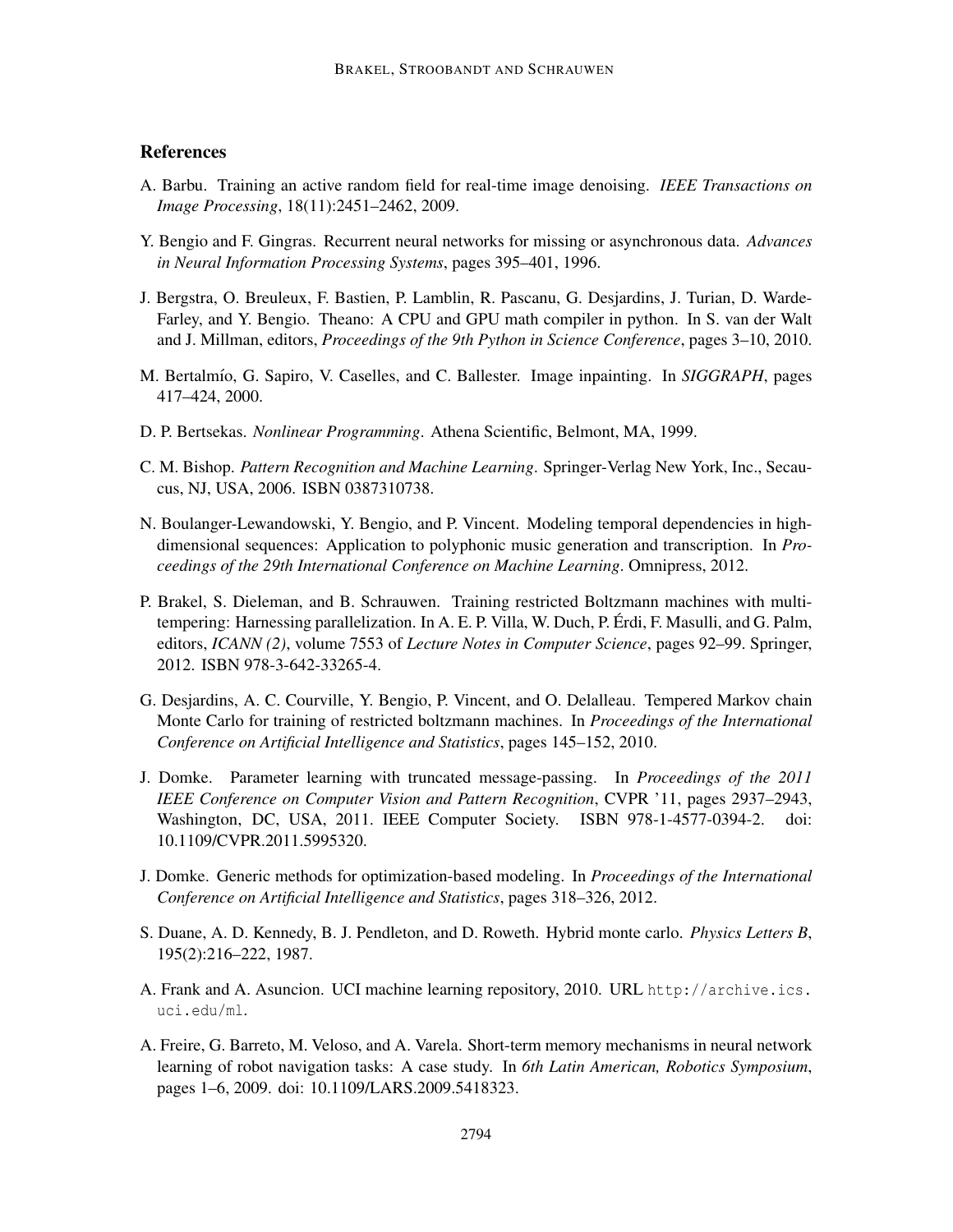- Y. Freund and D. Haussler. Unsupervised learning of distributions on binary vectors using two layer networks. Technical report, Santa Cruz, CA, USA, 1994.
- Z. Ghahramani and M. I. Jordan. Factorial hidden markov models. *Machine Learning*, 29(2-3): 245–273, 1997.
- Z. Ghahramani and S. T. Roweis. Learning nonlinear dynamical systems using an EM algorithm. In *Advances in Neural Information Processing Systems*, pages 599–605. MIT Press, 1999.
- A. Gupta and M. S. Lam. Estimating missing values using neural networks. *Journal of the Operational Research Society*, pages 229–238, 1996.
- G. E. Hinton. Training products of experts by minimizing contrastive divergence. *Neural Computation*, 14(8):1771–1800, 2002.
- G. E. Hinton, S. Osindero, and Y. W. Teh. A fast learning algorithm for deep belief nets. *Neural Computation*, 18(7):1527–1554, 2006.
- A. Hyvärinen. Estimation of non-normalized statistical models by score matching. *Journal of Machine Learning Research*, 6:695–709, 2005.
- V. Jain, J. F. Murray, F. Roth, S. C. Turaga, V. P. Zhigulin, K. L. Briggman, M. Helmstaedter, W. Denk, and H. S. Seung. Supervised learning of image restoration with convolutional networks. In *ICCV*, pages 1–8. IEEE, 2007.
- D. Koller and N. Friedman. *Probabilistic Graphical Models: Principles and Techniques*. MIT Press, 2009.
- H. Larochelle and I. Murray. The neural autoregressive distribution estimator. *JMLR: W&CP*, 15: 29–37, 2011.
- N. D. Lawrence. Gaussian process latent variable models for visualisation of high dimensional data. In S. Thrun, L. K. Saul, and B. Schölkopf, editors, Advances in Neural Information Processing *Systems*. MIT Press, 2003. ISBN 0-262-20152-6.
- N. D. Lawrence. Learning for larger datasets with the gaussian process latent variable model. In *Proceedings of the Eleventh International Conference on Artificial Intelligence and Statistics*, pages 21–24. Omnipress, 2007.
- Y. LeCun and F. Huang. Loss functions for discriminative training of energy-based models. In *Proceedings of the 10-th International Conference on Artificial Intelligence and Statistics*, 2005.
- Y. LeCun, S. Chopra, R. Hadsell, M. Ranzato, and F. Huang. A tutorial on energy-based learning. In G. Bakir, T. Hofman, B. Schölkopf, A. Smola, and B. Taskar, editors, *Predicting Structured Data*. MIT Press, 2006.
- H. Lee, R. Grosse, R. Ranganath, and A. Y. Ng. Convolutional deep belief networks for scalable unsupervised learning of hierarchical representations. In *Proceedings of the 26th Annual International Conference on Machine Learning*, pages 609–616, New York, NY, USA, 2009. ACM. ISBN 978-1-60558-516-1.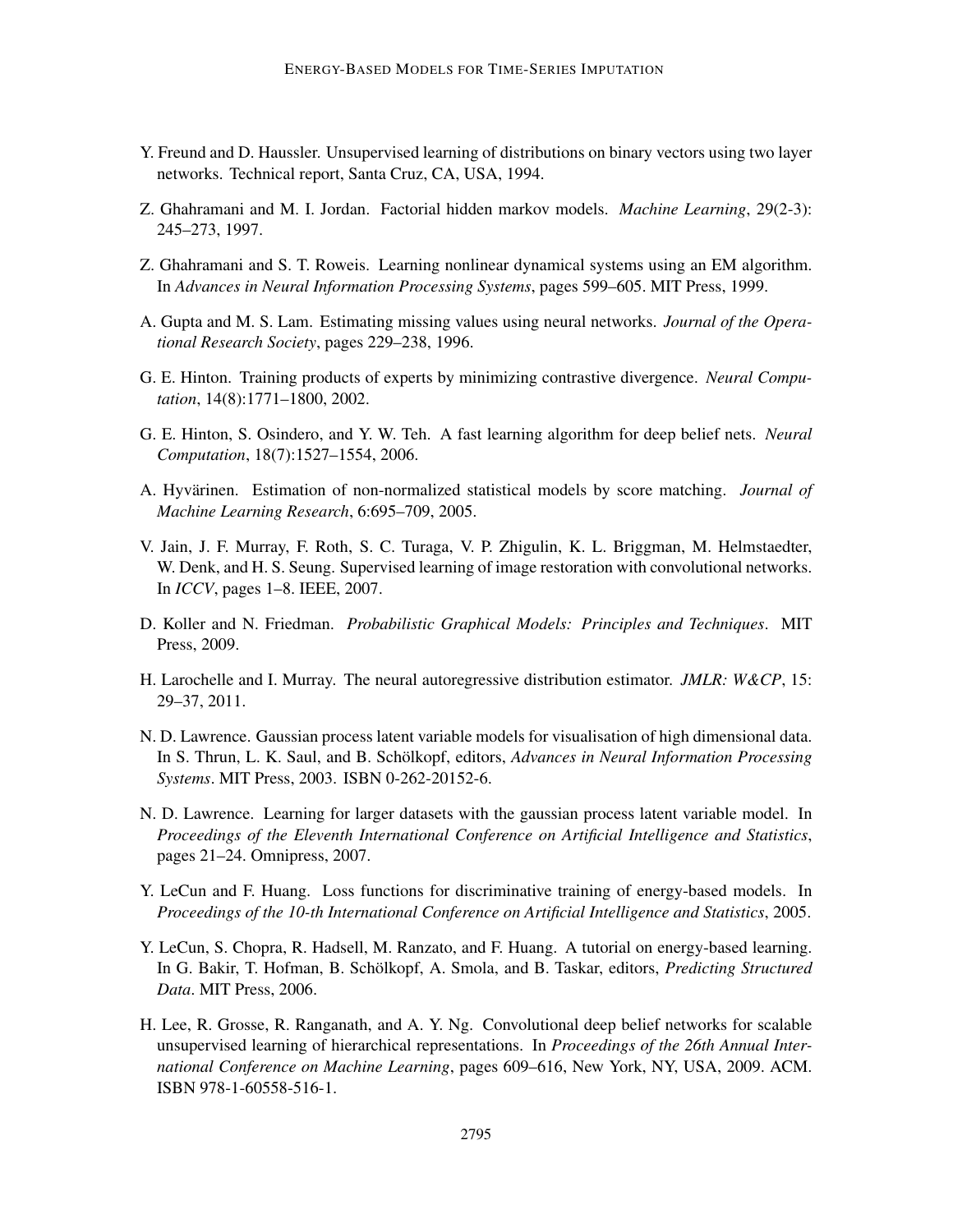- P. Mirowski and Y. LeCun. Dynamic factor graphs for time series modeling. In *Proceedings of the European Conference on Machine Learning*, 2009.
- F. V. Nelwamondo, S. Mohamed, and T. Marwala. Missing data: A comparison of neural network and expectation maximisation techniques. *arXiv pre-print*, 2007.
- J. Pearl. *Probabilistic Reasoning in Intelligent Systems: Networks of Plausible Inference*. Morgan Kaufmann Publishers Inc., San Francisco, CA, USA, 1988. ISBN 0-934613-73-7.
- B. A. Pearlmutter. Fast exact multiplication by the Hessian. *Neural Computation*, 6:147–160, 1994.
- B. Polyak. Some methods of speeding up the convergence of iteration methods. *USSR Computational Mathematics and Mathematical Physics*, 4:1–17, 1964.
- S. Roth and M. J. Black. Fields of experts: A framework for learning image priors. In *In CVPR*, pages 860–867, 2005.
- R. Salakhutdinov and G. E. Hinton. Deep boltzmann machines. In *Proceedings of the International Conference on Artificial Intelligence and Statistics*, 2009.
- R. Salakhutdinov and H. Larochelle. Efficient learning of deep boltzmann machines. In *Proceedings of the International Conference on Artificial Intelligence and Statistics*, 2010.
- V. Stoyanov, A. Ropson, and J. Eisner. Empirical risk minimization of graphical model parameters given approximate inference, decoding, and model structure. In *Proceedings of the 14th International Conference on Artificial Intelligence and Statistics*, volume 15, pages 725–733, Fort Lauderdale, 2011.
- I. Sutskever, G. E. Hinton, and G. W. Taylor. The recurrent temporal restricted boltzmann machine. In *Advances in Neural Information Processing Systems*, volume 21, Cambridge, MA, 2008. MIT Press.
- M. F. Tappen. Utilizing variational optimization to learn Markov random fields. In *CVPR*. IEEE Computer Society, 2007.
- G. W. Taylor, G. E. Hinton, and S. Roweis. Modeling human motion using binary latent variables. In *Advances in Neural Information Processing Systems*, volume 19, Cambridge, MA, 2007. MIT Press.
- T. Tieleman. Training restricted Boltzmann machines using approximations to the likelihood gradient. In *Proceedings of the International Conference on Machine Learning*, 2008.
- T. Tieleman and G. E. Hinton. Using fast weights to improve persistent contrastive divergence. In *Proceedings of the 26th International Conference on Machine learning*, pages 1033–1040. ACM New York, NY, USA, 2009.
- P. Vincent, H. Larochelle, Y. Bengio, and P. A. Manzagol. Extracting and composing robust features with denoising autoencoders. In *Proceedings of the 25th International Conference on Machine Learning*, pages 1096–1103, New York, NY, USA, 2008. ACM.